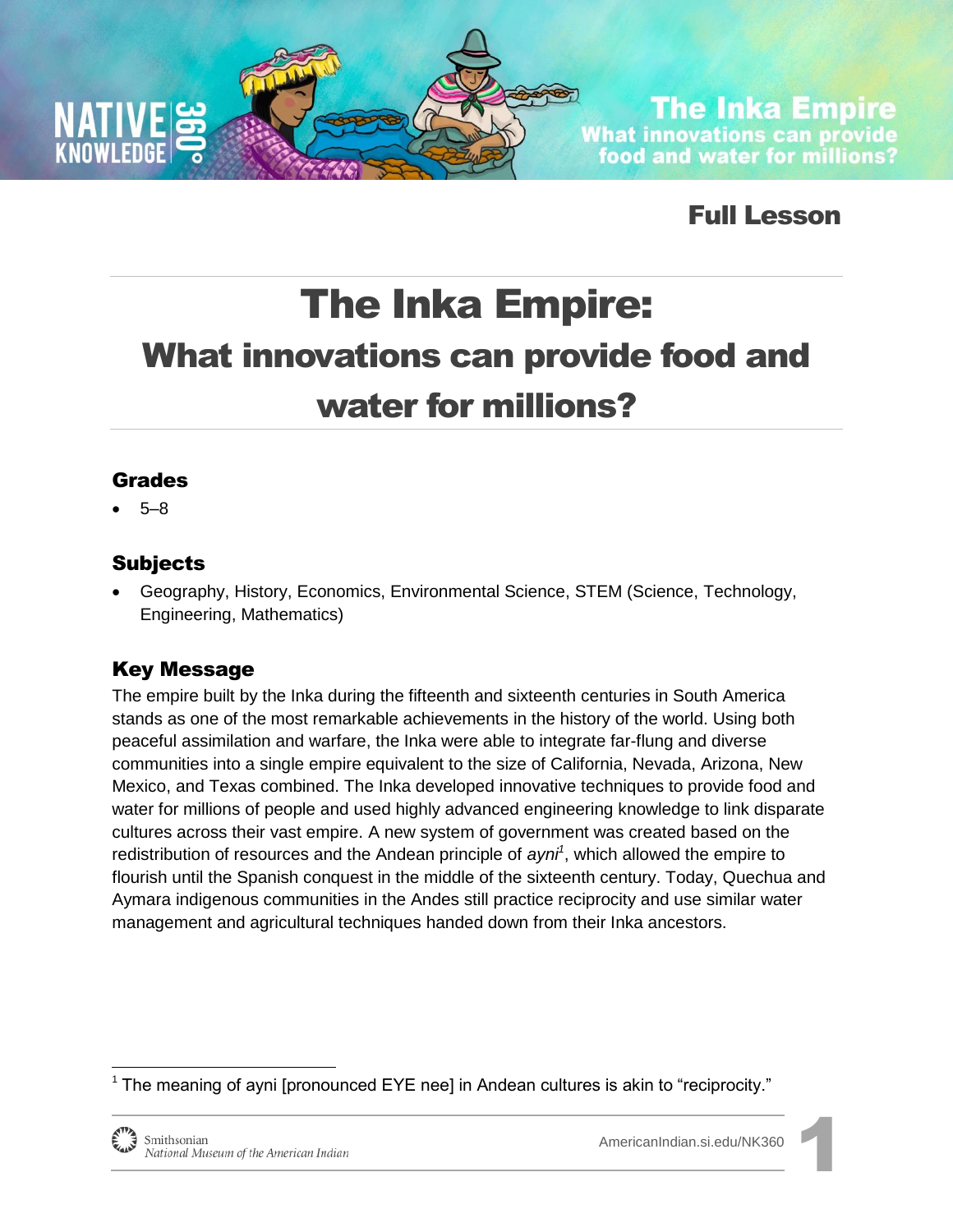

### Student Outcomes

#### **Students will know that:**

- *Tawantinsuyu* [pronounced tah wahn teen SOO yoo] is the name for the Inka Empire; it means "the four parts together" in the Quechua language.
- Ayni, or reciprocity, informed how the Inka organized and governed their empire.
- Terracing minimizes land erosion and flooding as well as increases the space available for cultivation.
- Irrigation is a method of supplying water to land or crops to help plants grow.
- *Colca* [pronounced KHOL kah] is a food preservation and storage system.
- Building on thousands of years of domestication of native plants in the Andes, the Inka improved the quality and increased the variety of corn, quinoa, potato and other tubers.

**Students will understand** that to integrate and sustain millions of people, the Inka developed innovative water management and agricultural systems.

**Students will be able to** evaluate sources in order to construct an argument about how people can use innovations to address difficult problems and find solutions to challenging situations.

### A Note to Teachers: NMAI Education Approach

- This online lesson offers a new way to teach and think about the Inka Empire. Exploring a variety of sources, students evaluate information and use evidence to answer the question, "What innovations can provide food and water for millions?" The lesson is structured yet flexible and respects an educator's own knowledge and expertise. As such, teacher materials offer suggestions rather than prescriptions for classroom implementation.
- Following a C3 inquiry design, the lesson begins with a compelling question to anchor students' investigations. Supporting questions develop the academic content necessary to engage students with the concept of innovation in the context of Inka water management and agricultural systems. Featured sources include maps, videos, video fly-outs in the Andes, interactives, images, animations, interviews, and Inka-period and contemporary Andean objects from the NMAI collection to generate student curiosity and build knowledge. Students craft conclusions about the significance of Inka innovations that allowed them to feed and provide water for millions.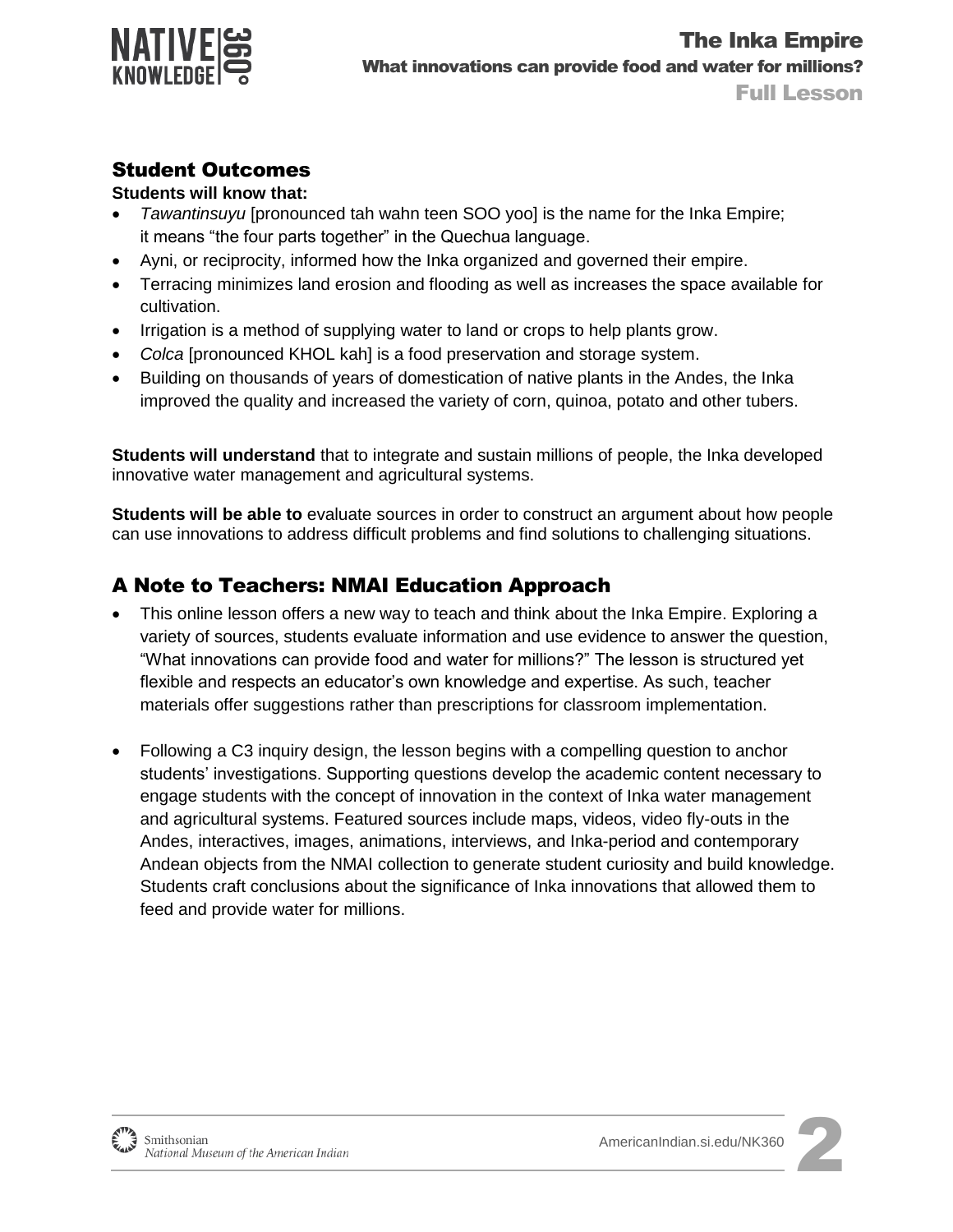

## Academic Standards

#### Framework for Essential Understandings about American Indians

 NMAI's Essential Understandings reveal key concepts about the rich and diverse cultures, histories, and contemporary lives of Native peoples. Woven throughout the lesson, the following Essential Understandings provide a foundation for students to thoughtfully approach the complexity of the Inka Empire. The Essential Understandings directly correlate to the National Council of the Social Studies' ten themes that form a framework for social studies standards.

### NK360° Essential Understandings

- **EU3: People, Places, and Environments**—For thousands of years, indigenous people have studied, managed, honored, and thrived in their homelands. These foundations continue to influence American Indian relationships and interactions with the land today.
- **EU7: Production, Distribution, and Consumption**—American Indians developed a variety of economic systems that reflected their cultures and managed their relationships to others. Prior to European arrival in the Americas, American Indians produced and traded goods and technologies using well-developed system of trails and widespread transcontinental, intertribal trade routes. Today, American Indian tribes and individuals are active in economic enterprises that involve production and distribution.
- **EU8: Science, Technology, and Society**—American Indian knowledge resides in languages, cultural practices, and teaching that spans many generations. This knowledge is based on long-term observation, experimentation, and experience with the living earth. Indigenous knowledge has sustained American Indian cultures for thousands of years. When applied to contemporary global challenges, Native knowledge contributes to dynamic and innovative solutions.

#### Common Core State Standards

- **CCSS.ELA-Literacy.CCRA.R.1:** Read closely to determine what the text says explicitly and to make logical inferences from it; cite specific textual evidence when writing or speaking to support conclusions drawn from the text.
- **CCSS.ELA-Literacy.CCRA.W.1:** Write arguments to support claims in an analysis of substantive topics or texts using valid reasoning and relevant and sufficient evidence.
- **CCSS.ELA-Literacy.CCRA.W.7:** Conduct short as well as more sustained research projects based on focused questions, demonstrating understanding of the subject under investigation.



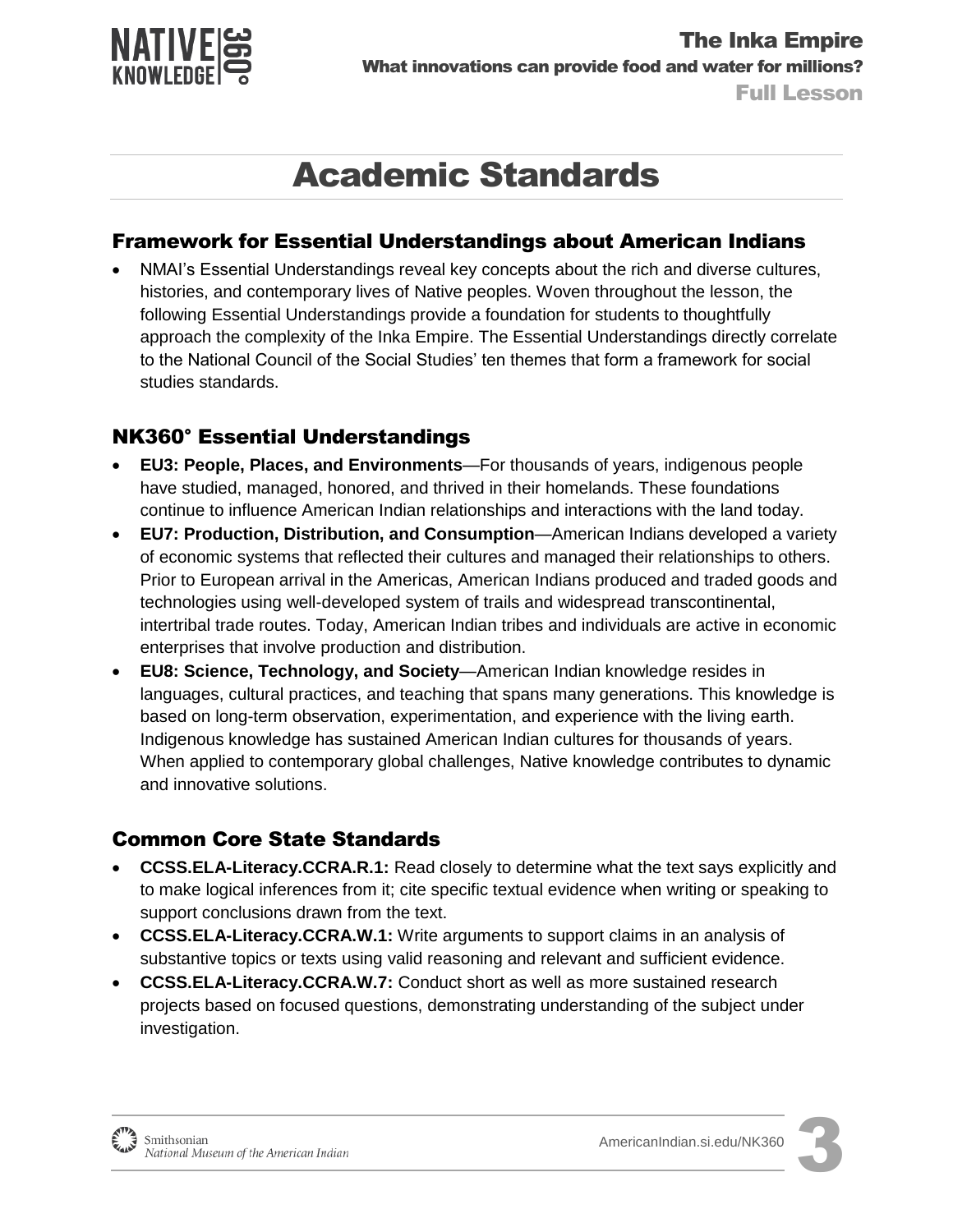

### College, Career & Civic Life–C3 Framework for Social Studies State Standards

- **D2.Geo.2.6-8:** Use maps, satellite images, photographs, and other representations to explain relationships between the locations of places and regions, and changes in their environmental characteristics.
- **D2.Geo.3.6-8:** Use paper based and electronic mapping and graphing techniques to represent and analyze spatial patterns of different environmental and cultural characteristics.
- **D2.Geo.4.6-8:** Explain how cultural patterns and economic decisions influence environments and the daily lives of people in both nearby and distant places.
- **D2.Geo.5.6-8:** Analyze the combinations of cultural and environmental characteristics that make places both similar to and different from other places.
- **D2.Geo.6.6-8:** Explain how the physical and human characteristics of places and regions are connected to human identities and cultures.
- **D2.Geo.9.6-8:** Evaluate the influences of long-term human-induced environmental change on spatial patterns of conflict and cooperation.
- **D2.His.3.6-8:** Use questions generated about individuals and groups to analyze why they, and the developments they shaped, are seen as historically significant.
- **D2.His.16.6-8:** Organize applicable evidence into a coherent argument about the past.
- **D2.Eco.1.6-8:** Explain how economic decisions affect the well-being of individuals, businesses, and society.
- **D2.Eco.3.3-5:** Identify examples of the variety of resources (human capital, physical capital, and natural resources) that are used to produce goods and services.
- **D2.Eco.7.6-8:** Analyze the role of innovation and entrepreneurship in a market economy.

### National Science Education Standards

- **E1.1:** Abilities of Technological Design, including evaluate completed technological designs and products; communicate the process of technological design.
- **F5.4:** Science and Technology in Local Challenges, including science and engineering work in many different settings.

#### Next-Generation Science Standards

- **Practice 2:** Developing and using models.
- **Practice 6:** Constructing explanations (for science) and designing solutions (for engineering).

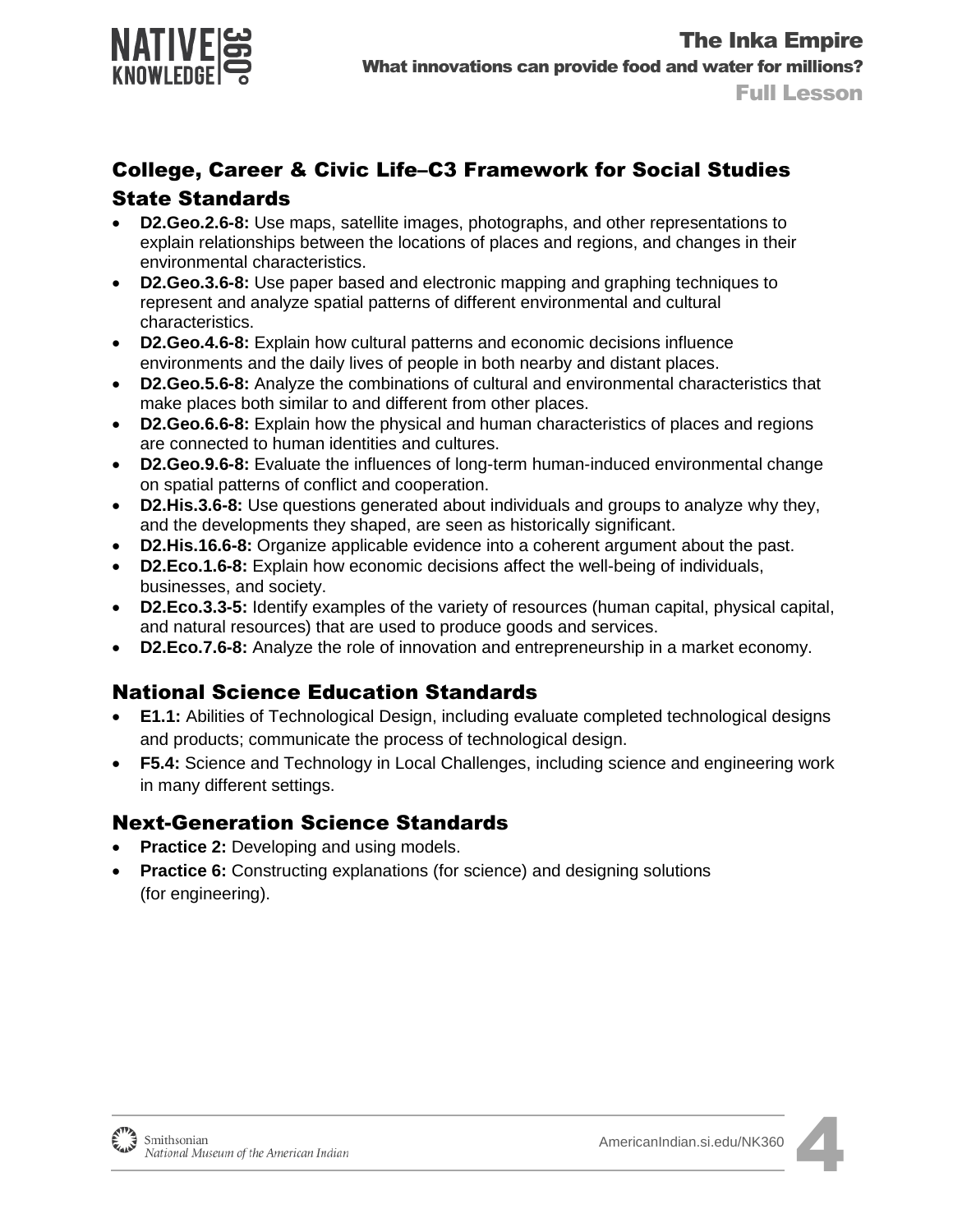

## The Meaning of Innovation

#### Lesson Components

 **Opening Video "Inka Innovative Engineers—Food and Water for Millions:"** A video animation featuring Inka innovative practices on water management and agriculture presented from the perspective of two middle school students.

#### Student Worksheet

*[The Meaning of Innovation](http://americanindian.si.edu/nk360/inka-water/pdf/Student-Instructions-StagingQuestion-InkaRoad-WaterManagement-ENGLISH.pdf)*

#### Connection to the Compelling Question

 What is innovation and why is it important? This lesson previews key concepts presented in the compelling question, "What innovations can provide food and water for millions?" Students begin their inquiry by watching a video that sets the stage for thinking about Inka innovation and their accomplishments in water management and agriculture.

#### Ideas

 The worksheet, *The Meaning of Innovation,* can be done by students individually, in pairs, or in small groups. The activity is designed to explore the meaning of the word "innovation" through definitions, characteristics, examples, and non-examples.

## Suggested Lesson Procedure

#### Hook

- Ask students what the word "innovation" means. Discuss students' definitions, examples, and ideas.
- Consider prompts such as:
	- o What innovations have been introduced in their lifetimes?
	- o How have these innovations changed the world?
	- o How might life be different without them?
- Show the video "Inka Innovative Engineers—Food and Water for Millions" to the class.



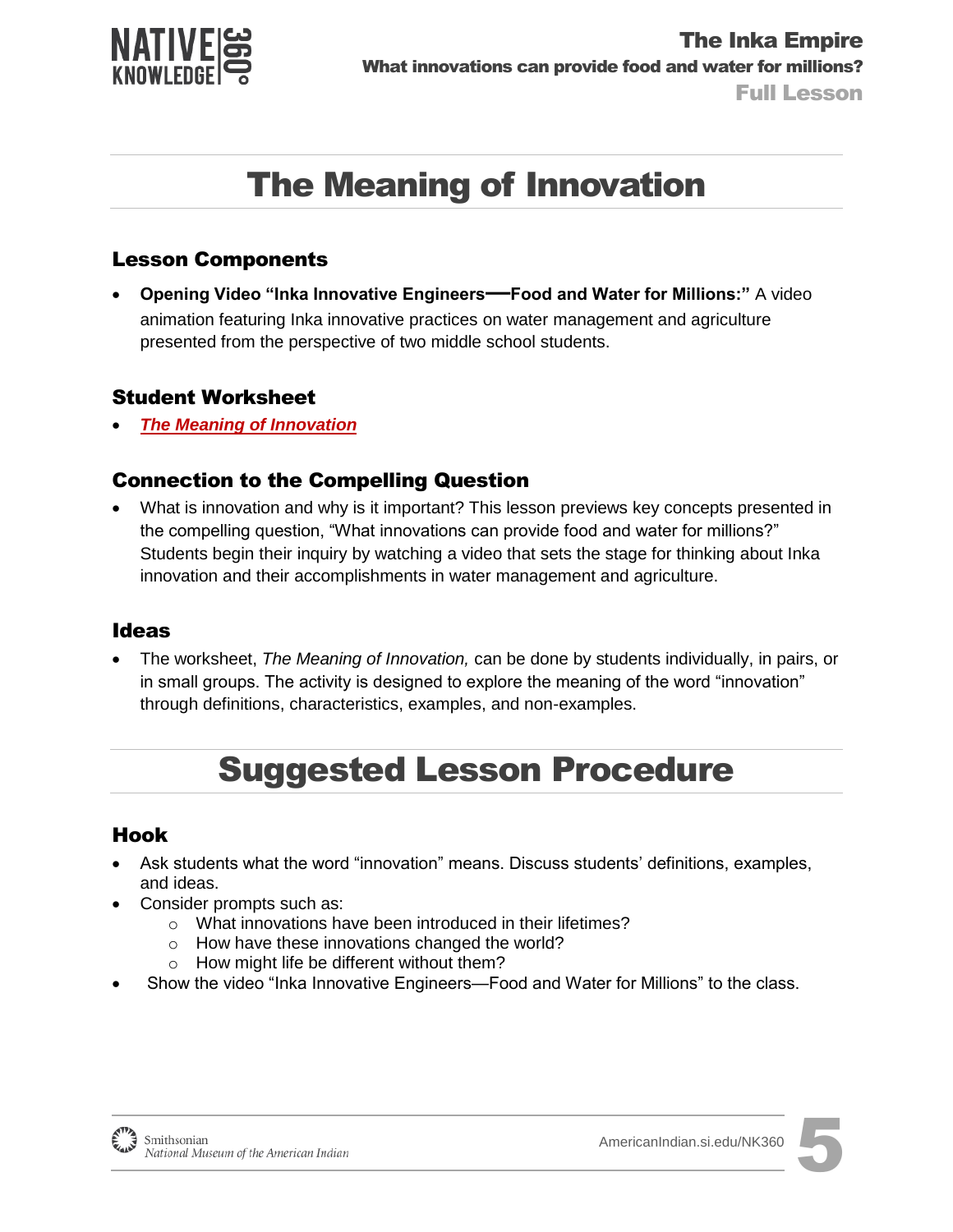

# The Meaning of Innovation

### The Meaning of Innovation

- Using *The Meaning of Innovation* worksheet, students can create their own definitions for the word "innovation." For example, innovation can be defined as "a new idea, tool, or method to solve a problem," or simply, "a new way to solve a problem."
- Students may offer examples of contemporary innovations, such as smartphones, Netflix, refrigerators, food preservatives, tractors, pesticides, chemical fertilizers, supermarkets, selfdriving cars, etc. For non-examples, students might list old innovations such as rotary or pay phones, ice boxes, the plow, and the railroad. This discussion can trigger ideas about innovation, and whether old technologies that were innovative at one point are the "nonexamples" of today.
- Guide students in whole-class or small-group discussion using the following questions: What innovative solutions are used today to feed millions of people in the U.S.? How about the rest of the world? Which solutions are environmentally sound? Which solutions are harming the environment? How does innovation look different depending on the context of place and time?

*Next: Students turn their attention to the Inka Empire and explore its geographic features, ways of living, and history.*

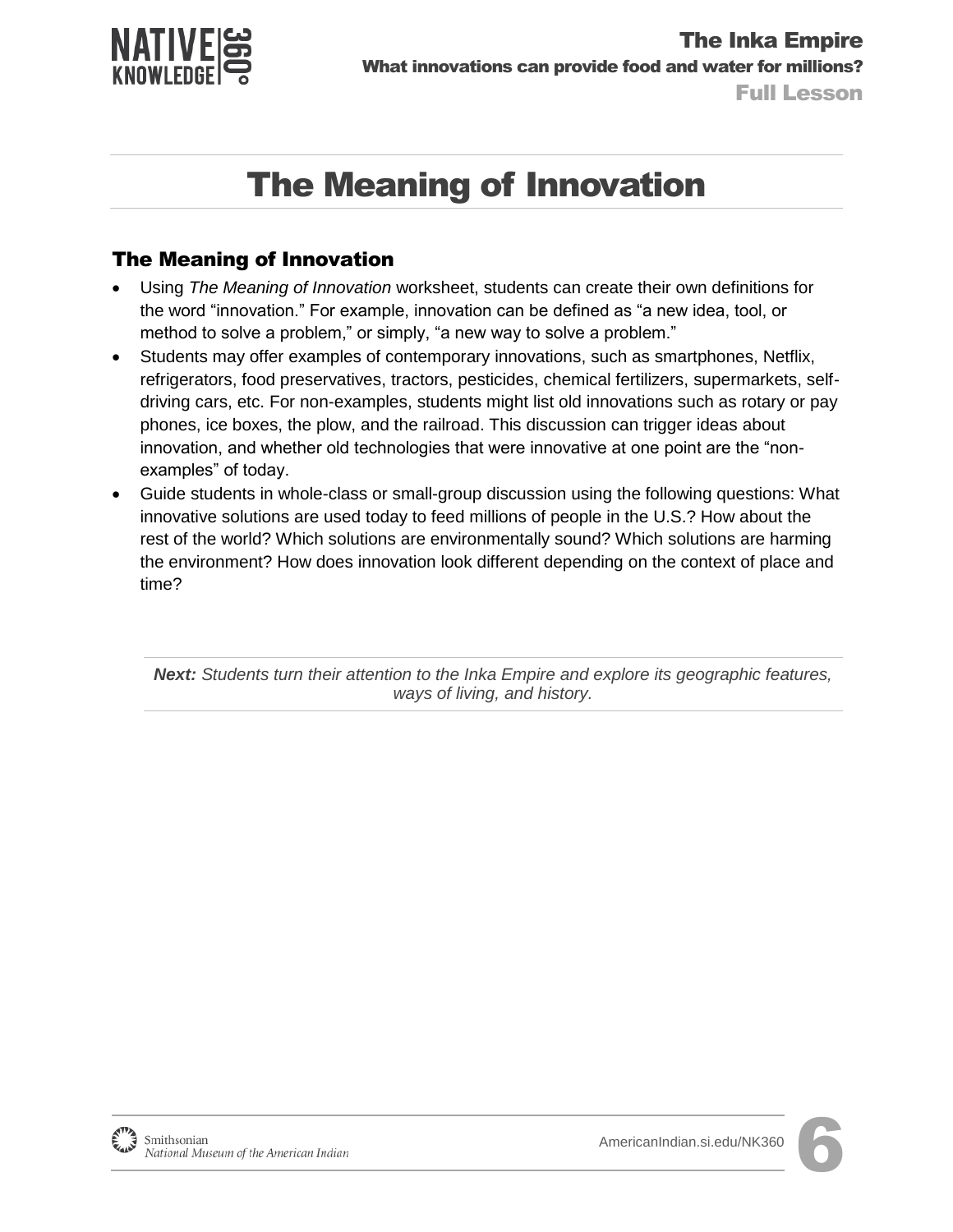

Name \_\_\_\_\_\_\_\_\_\_\_\_\_\_\_\_\_\_\_\_\_\_\_\_\_\_\_\_\_\_\_\_\_\_\_

## The Meaning of Innovation

**Directions**: Fill out the graphic organizer to think about the word "innovation" from four different angles.

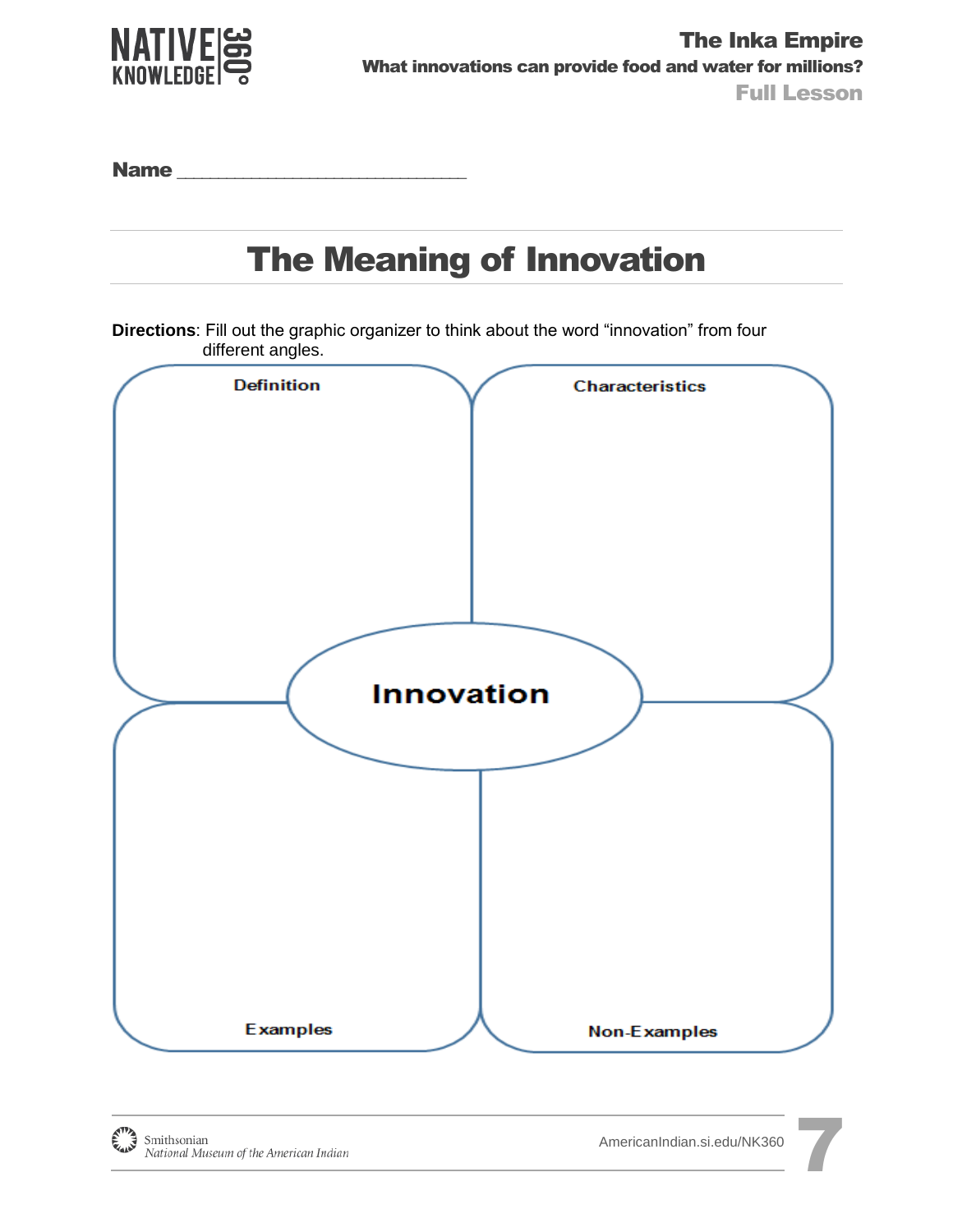

### Lesson Components

**Thematic Exploration: Geography, Ways of Living, History**

| <b>Image</b>                                                                                                                                                                                                       | <b>Description</b>                                                                                                                                                                                                  |
|--------------------------------------------------------------------------------------------------------------------------------------------------------------------------------------------------------------------|---------------------------------------------------------------------------------------------------------------------------------------------------------------------------------------------------------------------|
|                                                                                                                                                                                                                    | Locator Map: Use this map to find the location<br>and extent of the Inka Empire.                                                                                                                                    |
| THE GREAT INKA ROAD                                                                                                                                                                                                | "Fly-out" Video Animation: Take a virtual trip from<br>Cusco, the capital of the Inka Empire, to the four<br>suyus <sup>2</sup> of the empire. Learn about the Great Inka<br>Road's vital importance to the empire. |
| THE FOUR SUYUS<br>The Four<br>Each of the four<br>and administrative stations, the<br>upag Nan integrated the suyus into<br>Select a region to learn more<br>Antisuyu Chinchaysuyu<br>Contisuyu <b>B</b> Collasuyu | Interactive Tool with Images: View photo<br>galleries of the Inka Empire. Each of the four<br>suyus had diverse populations, environments,<br>and resources.                                                        |

 $2$  The meaning of suyu [pronounced SOO yoo] in the Quechua language is "region."

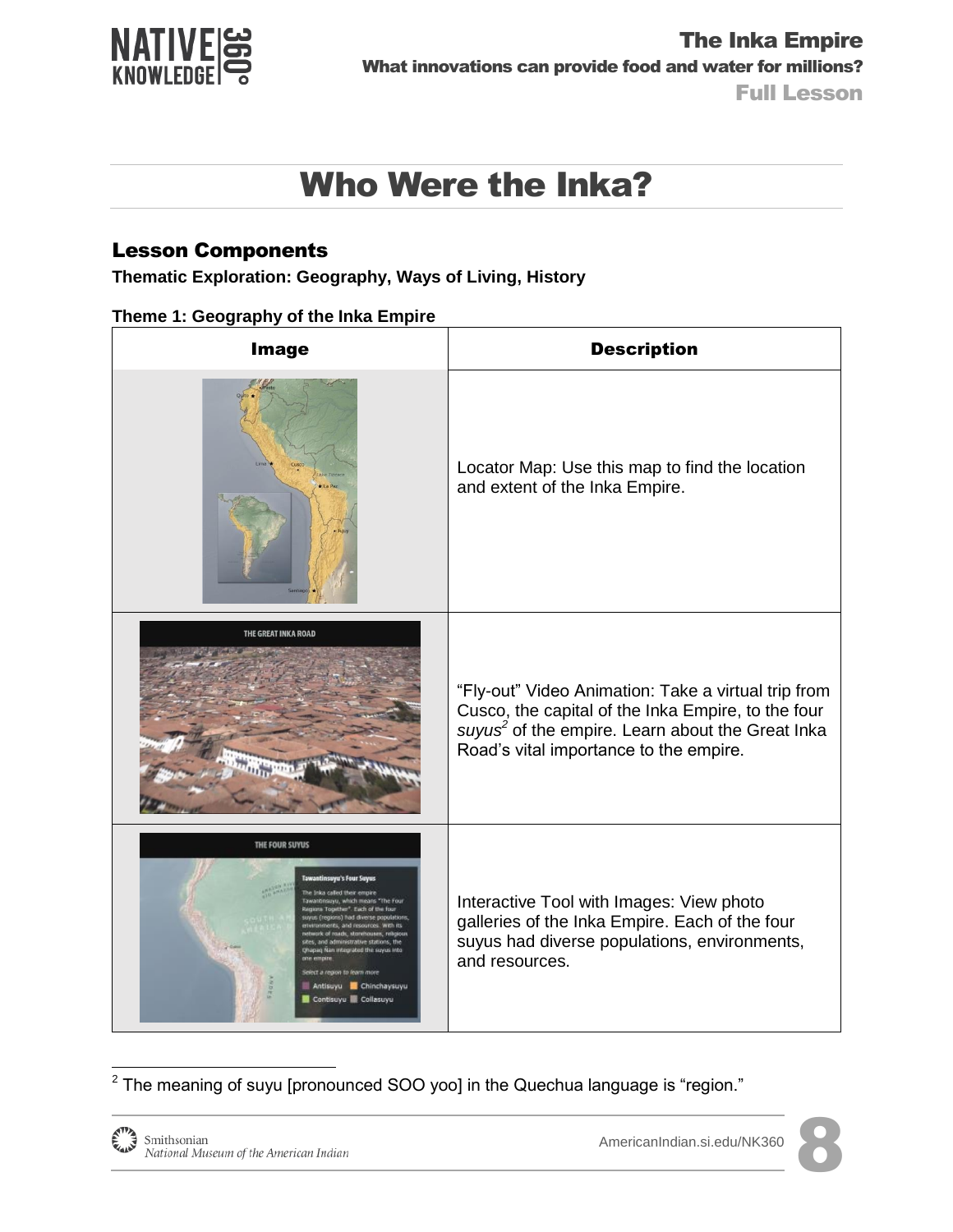

#### **Theme 2: Inka Ways of Living**

| Image       | <b>Description</b>                                                                                                                                                                |
|-------------|-----------------------------------------------------------------------------------------------------------------------------------------------------------------------------------|
|             | Inka Origin Story: View a narrated slideshow that<br>tells the creation story of the Inka. Look for<br>examples of Andean values represented in the<br>story.                     |
|             | Inka Astronomy Interactive "Milky Way-The<br>Road in the Sky:" Use this interactive tool to find<br>important Inka constellations that connect to<br>ways of living in the Andes. |
| SESTA CALLE | Lithographs Slideshow: Explore the detailed<br>drawings of Inka life near the time of the Spanish<br>invasion by the renowned Inka illustrator, Felipe<br>Guaman Poma de Ayala.   |

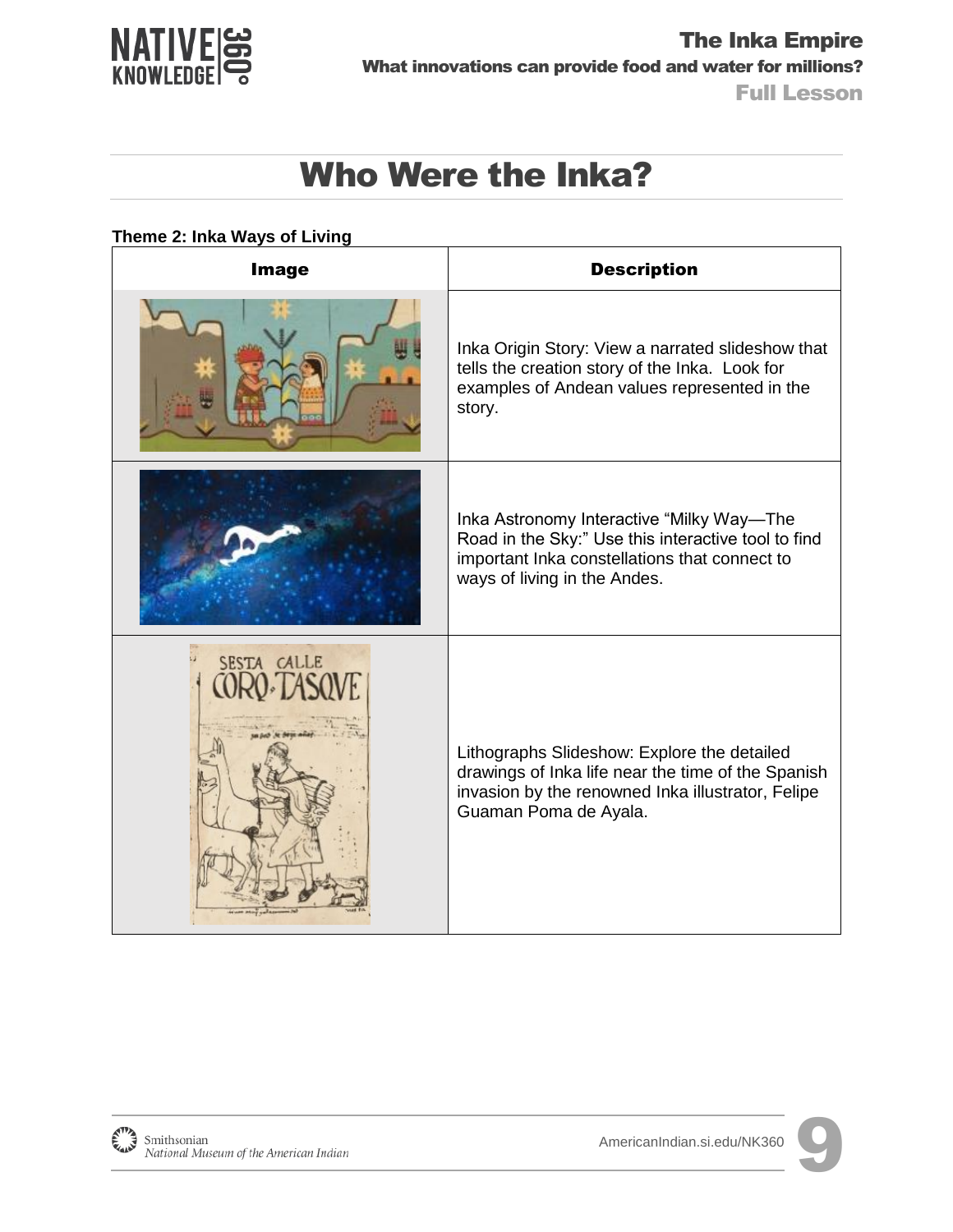

#### **Theme 3: Inka History**

| <b>Image</b>        | <b>Description</b>                                                                                                                                                                                                                                                                        |
|---------------------|-------------------------------------------------------------------------------------------------------------------------------------------------------------------------------------------------------------------------------------------------------------------------------------------|
| <b>ELMOVEMOIMGA</b> | Inka Timeline: Investigate images,<br>photographs, and NMAI collection objects<br>that span from ancestor cultures to the<br>present day. Learn about the four Inka<br>ancestor cultures, the Spanish invasion, and<br>how descendant cultures carry on the legacy<br>of the Inka Empire. |

### Additional Sources

- **"The Inka Empire—Tawantinsuyu:"** An essay offers additional background and context.
- **Resistance and Adaptation:** Images, videos, and text showcasing the resiliency of Inka descendant cultures in the Andes today.
- **The Inka Empire's Impact on the World:** Examples of how Inka foods, minerals, medicines, and engineering have affected our world.
- **Inka Innovation in Masonry:** 3D viewer interactives showcasing Inka innovations in stone work.

### Student Worksheet

*[Who Were the Inka?](http://americanindian.si.edu/nk360/inka-water/pdf/Student-Instructions-SQ1-InkaRoad-WaterManagement-ENGLISH.pdf)*

#### Connection to the Compelling Question

 The Inka built a sophisticated and vast empire that they called Tawantinsuyu to integrate and support diverse communities in challenging geographical environments. Students learn about the geography, ways of living, and history of the Inka through a thematic exploration that introduces them to the Inka Empire and how innovation was a hallmark of the empire.

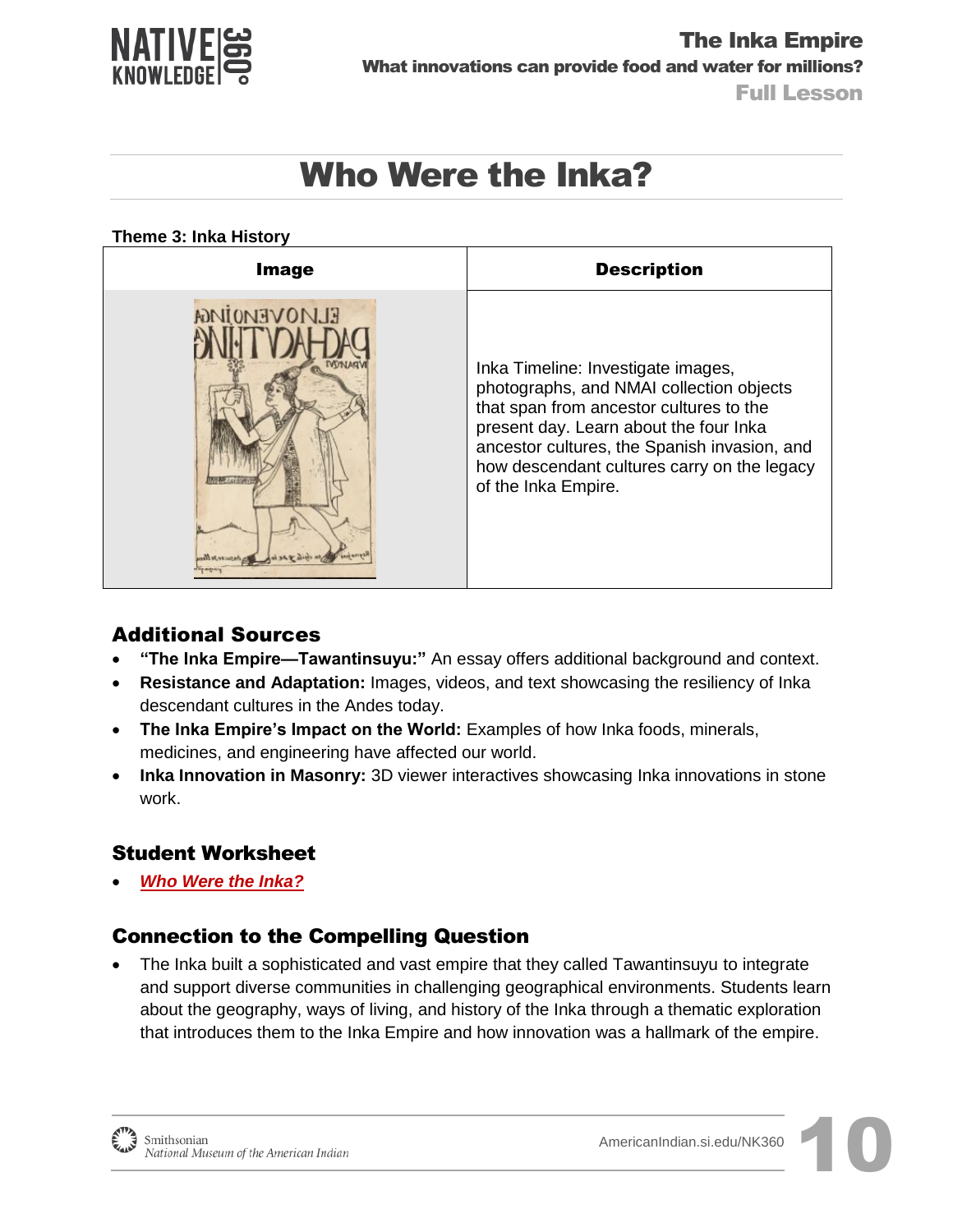

#### Ideas

#### **Thematic Exploration: Geography, Ways of Living, History**

Students investigate aspects of the Inka Empire through three themes. Consider structuring the investigation as a jigsaw followed by a whole class sharing and discussion of highlights from each theme.

- Groups of 3–6: Each student or student pair is assigned a set of sources.
- Each student or student pair reviews the sources and completes their section of the graphic organizer, *Who Were the Inka?*
- Following the thematic source analysis, lead a whole class sharing and discussion to check for understanding of each thematic element.
- Students work in small groups to complete the remaining sections of the organizer. Each student or student pair shares their findings for the set of sources assigned.
- Individually, students complete the formative task: A written summary of the Inka Empire.

### Suggested Lesson Procedure

#### Hook

- Three themes that students will use to learn more about the Inka Empire and culture:
	- o **Geography:** Study of the terrain.
	- o **Ways of Living:** Beliefs, daily practices, and traditions.
	- o **History:** Study of past events.

#### Thematic Source Exploration

- Divide class into small groups (3-6 students/group)
	- One student or student pair is assigned a set of sources:
		- o **Geography:** Map showing the location and extent of the Inka Empire in South America, "fly-out" topography video, and interactive photo gallery of the suyus.
		- o **Ways of Living:** The Inka Origin Story; Inka astronomy interactive; and lithographs from an Inka chronicler at the time of the Spanish invasion.
		- o **History:** A timeline with images and photos of key events in Inka history, spanning from the Inka ancestor cultures to the present.
- Each student or student pair uses the *Source Investigation Questions* in the graphic organizer to analyze the set of sources assigned (Geography, Ways of Living, or History).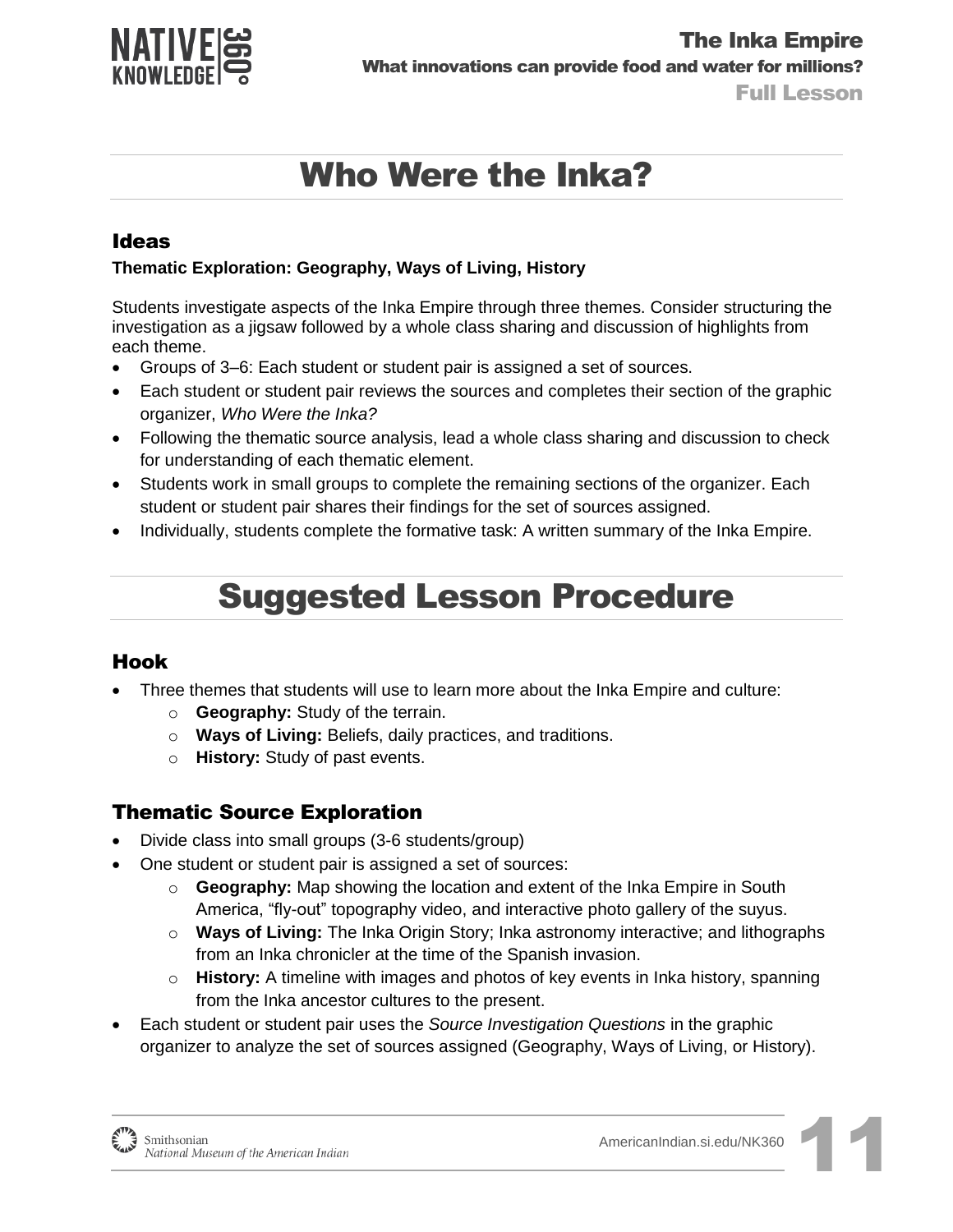

- Students write their responses to the questions on the graphic organizer, *Who Were the Inka?* (Part A).
- Students return to their small group and share their responses. Consider leading a class discussion and check for students' understanding of each thematic element.
- Students or student pairs work in their small groups to complete the remaining sections in Part A of the graphic organizer and share their findings.

#### Summary: Who Were the Inka?

• Individually, students use the graphic organizer to complete the formative task of crafting a written summary that answers the question, "Who were the Inka?" (Part B).

### Wrap Up

- Students share and discuss written summaries.
- Extension: Compare summaries with the essay "The Inka Empire—Tawantinsuyu."

*Next: Students consider how the Inka used innovation to manage water.*

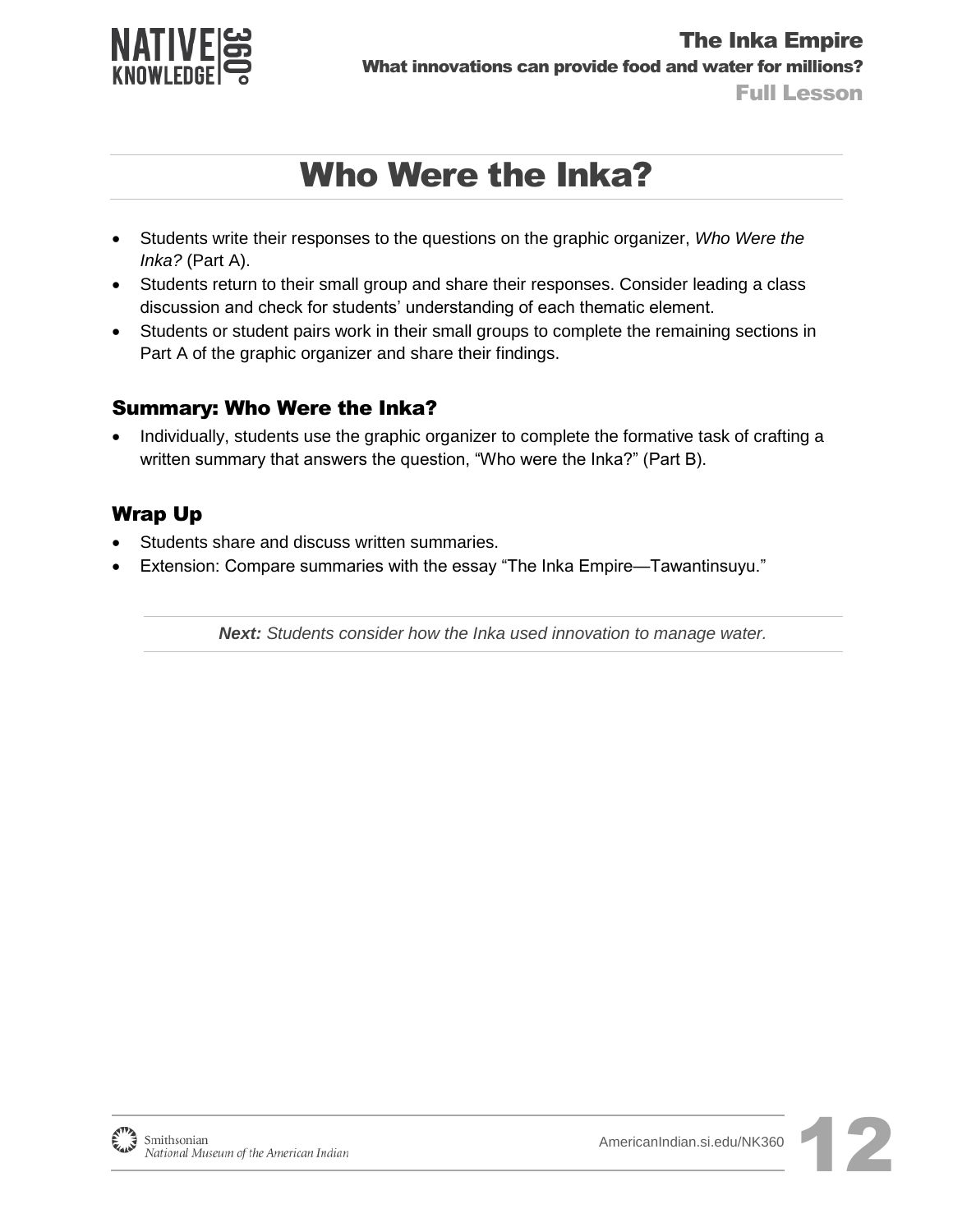

### Source Investigation Questions

### Theme 1: Geography of the Inka Empire

- 1. Locator Map:
	- a. Investigate the location and size of the Inka Empire. What countries were part of this empire?
	- b. Use Google Maps™ to find the length of one of the Great Inka Road's main arteries: Quito, Ecuador to Santiago, Chile. Find the distance between Miami, Florida and Seattle, Washington. What does this comparison tell you about the size of the Great Inka Road?
- 2. The Great Inka Road:
	- a. View the "fly-out" video from Cusco to the four suyus of the Inka Empire. What do you notice about the landscape?
- 3. The Four Suyus:
	- a. Locate the photo galleries (select a suyu or region to explore).
	- b. Identify the geographical features that characterize the selected suyu.

### Theme 2: Inka Ways of Living

- 1. Origin Story of the Inka:
- a. Watch the Inka Origin Story (narrated slideshow). What Andean values are highlighted?
- 2. Astronomy Interactive "Milky Way—The Road in the Sky:"
	- a. Locate and examine the constellation, "Llamacñawin with Unallamacha," meaning "Eye of the llama with baby llama." This was the most important constellation to the Inka.
	- b. Explore more constellations. Select one and explain how it connects to ways of living in the Andes.
- 3. Lithographs:
	- a. What do the Guaman Poma de Ayala lithographs and text say about the Inka way of life and organization during the empire?
	- b. How do the Guaman Poma de Ayala images compare to contemporary jobs?

### Theme 3: Inka History

Explore the timeline and examine information. Record your observations on:

- 1. Four Ancestor Cultures: Chavin, Tiwanaku, Wari, Chimu
- 2. Spanish Invasion: The Road, Impact, Resistance, and Adaptation
- 3. Current-day Cultures: How do the descendants of the Inka carry on the legacy of their ancestors?

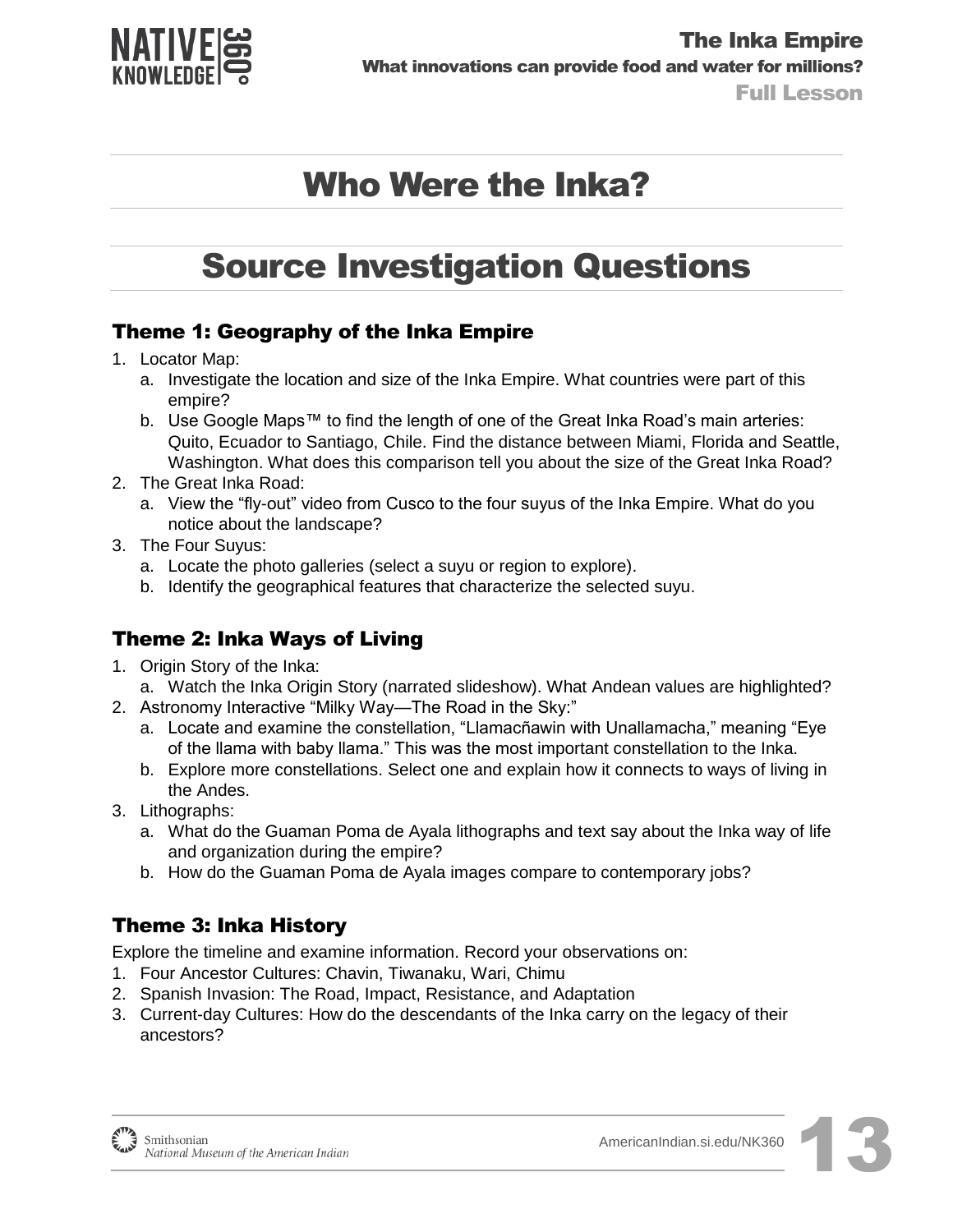

Name \_\_\_\_\_\_\_\_\_\_\_\_\_\_\_\_\_\_\_\_\_\_\_\_\_\_\_\_\_\_\_\_\_\_\_

## Who Were the Inka?

Part A: Write your answers to the source investigation questions in the space provided below. Craft a summary statement about the theme you explored.

| <b>Geography of the Inka Empire</b>                                                                                                       | <b>Source Investigation Answers</b>                                     |  |
|-------------------------------------------------------------------------------------------------------------------------------------------|-------------------------------------------------------------------------|--|
| Sources<br><b>Locator Map</b><br>Video "fly-out" from Cusco<br>featuring The Great Inka Road<br>The Four Suyus Photo Gallery<br>$\bullet$ |                                                                         |  |
| Summary statement: What do these sources say about the geography of the Inka Empire?                                                      |                                                                         |  |
| <b>Inka Ways of Living</b>                                                                                                                | <b>Source Investigation Answers</b>                                     |  |
| Sources<br>Origin Story of the Inka<br>Milky Way-The Road in the<br>Sky<br>Lithographs                                                    | Summary statement: What do these sources say about Inka ways of living? |  |
| <b>Inka History</b>                                                                                                                       | <b>Source Investigation Answers</b>                                     |  |
| Source<br>Timeline                                                                                                                        |                                                                         |  |
| Summary statement: What does the timeline say about Inka history?                                                                         |                                                                         |  |

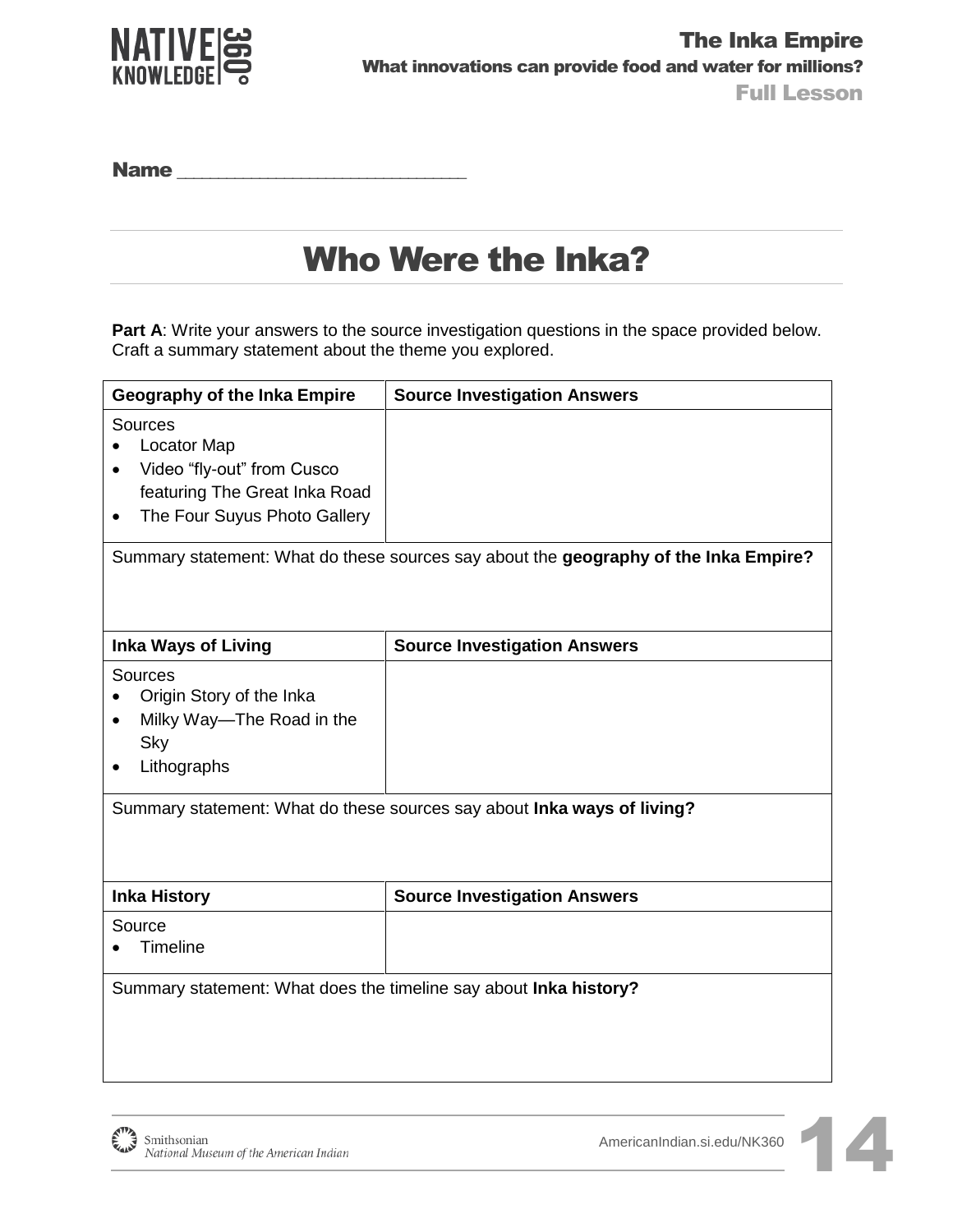

Name **we have a set of the set of the set of the set of the set of the set of the set of the set of the set of the set of the set of the set of the set of the set of the set of the set of the set of the set of the set of t** 

## Who Were the Inka?

Part B: Based on the evidence you collected from your sources, write a one-paragraph summary that answers the question, "Who were the Inka?" In your summary, include information from each theme: geography, ways of living, history.

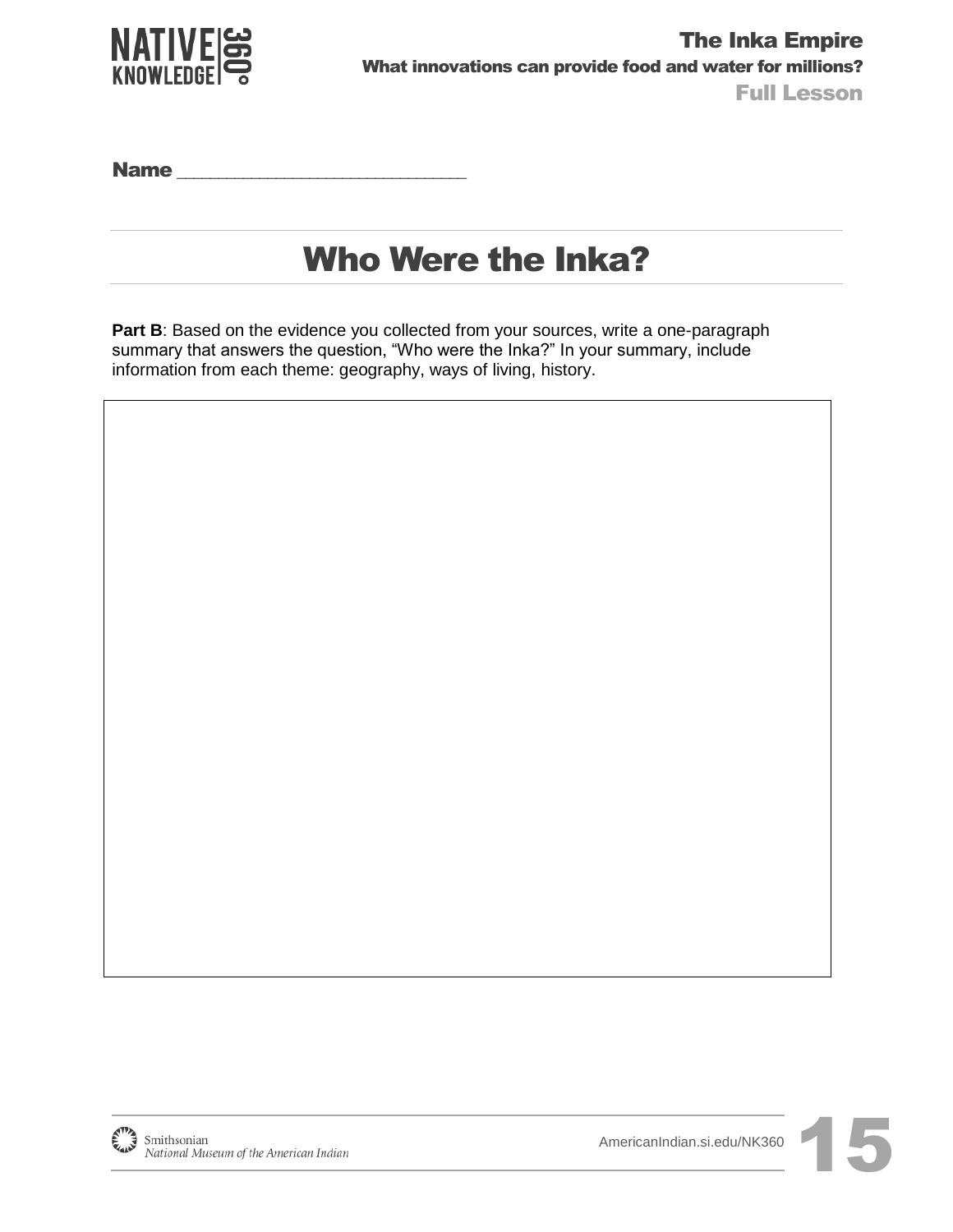

### The Importance of Water Management: How did the Inka apply innovation to water management?

#### Lesson Components

**The Power of Water: Urubamba River** 

| <b>Image</b> | <b>Description</b>                                                                                                                                                   |
|--------------|----------------------------------------------------------------------------------------------------------------------------------------------------------------------|
|              | Urubamba River Video: Witness the sheer power<br>of this river in the Andes. Consider how we<br>depend on water and the extent to which we can<br>control its force. |

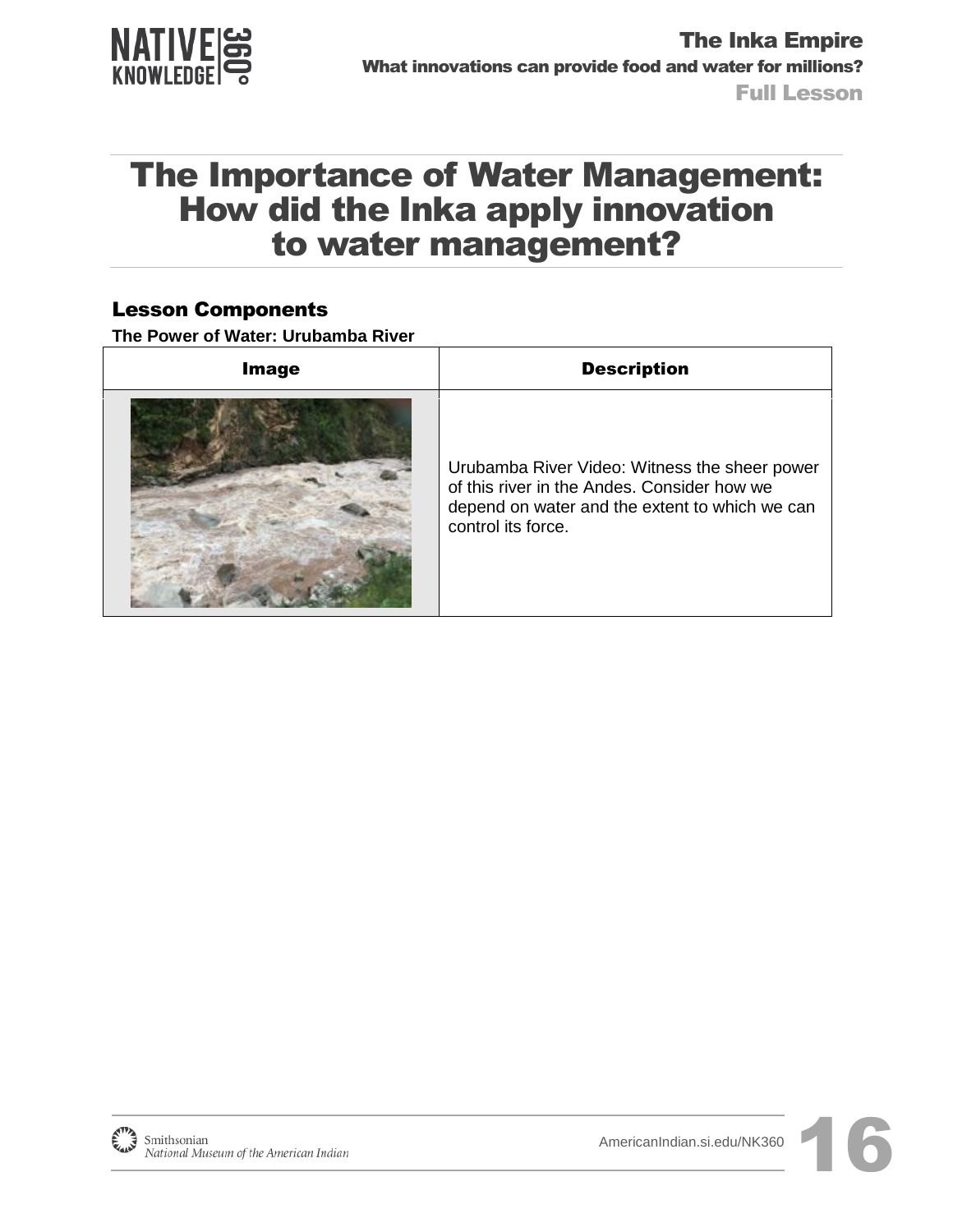

#### **Explore Inka Water Management**

| <b>Image</b>                                                                                | <b>Description</b>                                                                                                                                                    |
|---------------------------------------------------------------------------------------------|-----------------------------------------------------------------------------------------------------------------------------------------------------------------------|
|                                                                                             | 360-degree Panoramic: Explore the Inka<br>ancestral site of Pisac showing erosion and<br>terracing.                                                                   |
|                                                                                             | Preventing Erosion Video: See how the Inka<br>prevented erosion by controlling the destructive<br>force of water.                                                     |
| <b>ENGINEER AN INKA TERRACE</b><br><b>CONSTRUCTION MATERIALS</b><br>聯<br>SMALL<br>ROCK<br>é | Engineer an Inka Terrace: Put your engineering<br>skills to the test. Place materials in the correct<br>order to create a stable terrace.                             |
|                                                                                             | Tipón Video and Water Management Interactive:<br>Discover how water was distributed to irrigate<br>agricultural terraces and supply water to the local<br>population. |

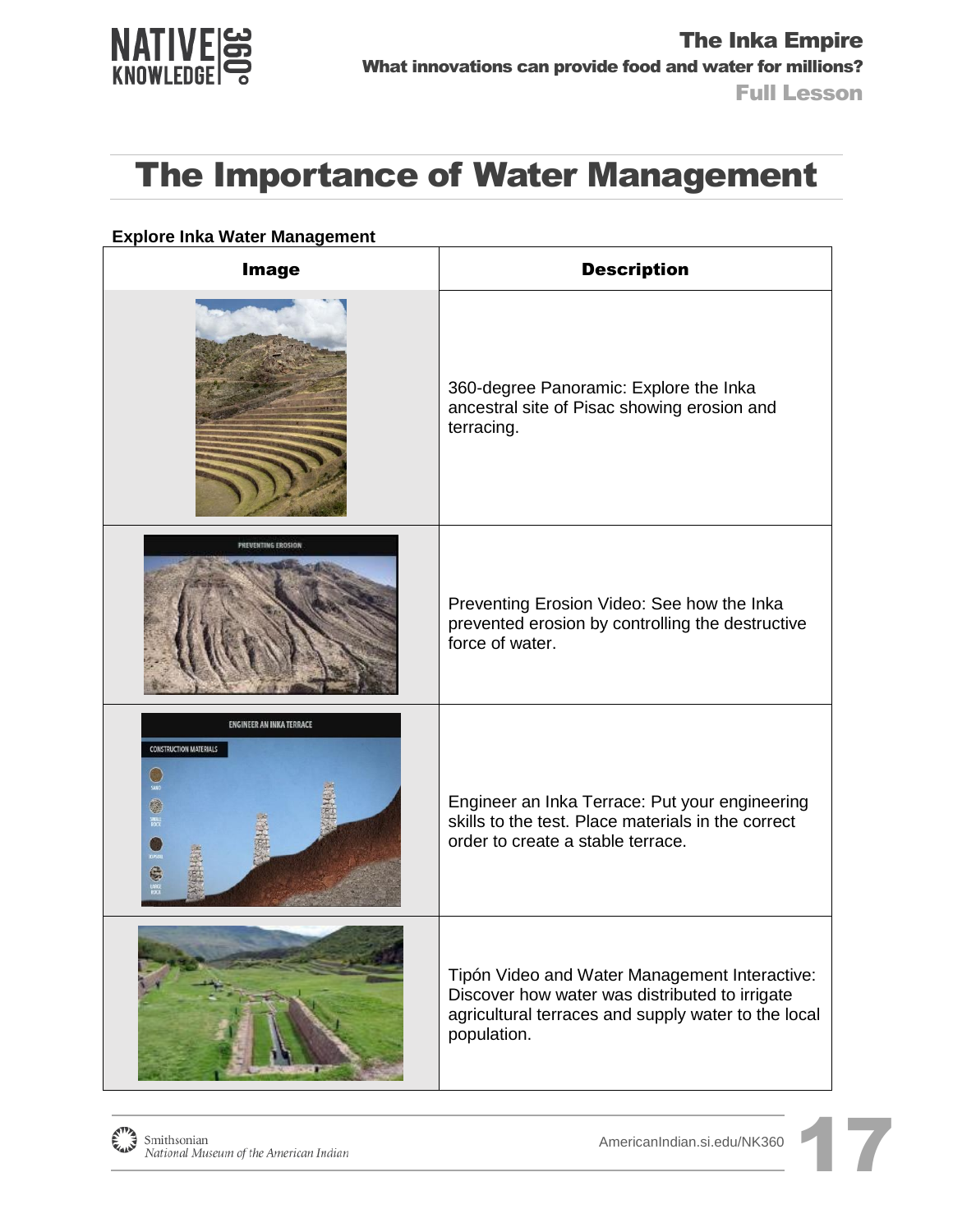

| <b>Image</b> | <b>Description</b>                                                                                                                                                                              |
|--------------|-------------------------------------------------------------------------------------------------------------------------------------------------------------------------------------------------|
|              | Drinking from an Inka Fountain Video: See<br>how water is still available for drinking in<br>Machu Picchu.                                                                                      |
|              | Interviews with Local Experts: Read<br>interviews with local experts from the Sacred<br>Valley in the Cusco Region of Peru who still<br>use water management methods introduced<br>by the Inka. |

#### **Contemporary Connections: Inka Water Management Today**

#### Student Worksheet

*[Inka Water Management](http://americanindian.si.edu/nk360/inka-water/pdf/Student-Instructions-SQ2-InkaRoad-WaterManagement-ENGLISH.pdf)*

### Connection to the Compelling Question

• In this lesson, students will construct their own understanding of water management by investigating several innovative engineering techniques used by the Inka Empire.

#### Ideas

 Exploring Inka Water Management: Students can investigate the videos and interactives independently or in small groups.



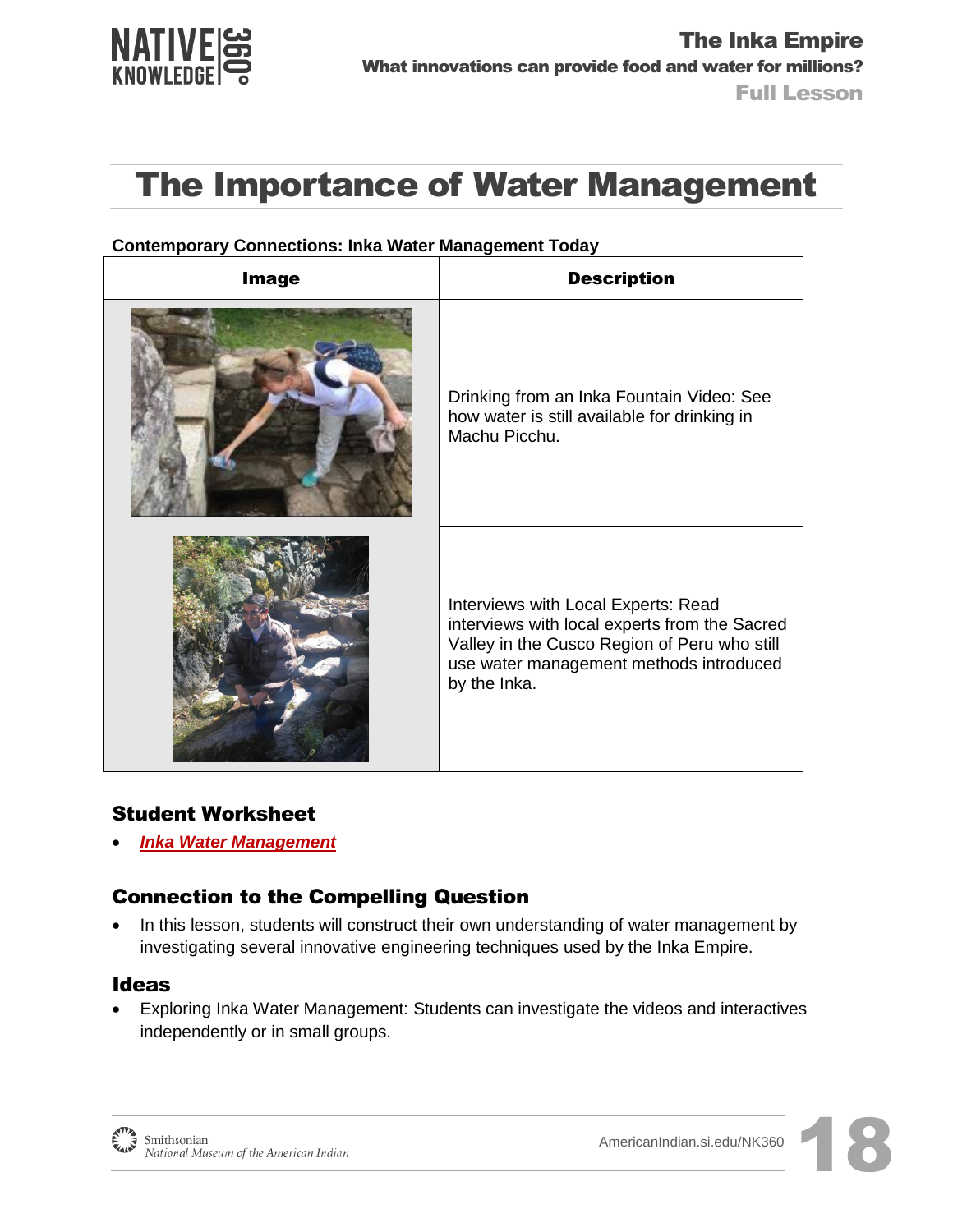

#### Contemporary Connections

 As an extension, ask students to refer to the sources "Tipón Video," "Water Management Interactive," and "Interviews with Local Experts" and accompanying images to find evidence that demonstrates how Inka innovation is reflected in water management methods today.

## Suggested Lesson Procedure

#### Hook

- Ask: Do you ever think about where our water comes from (water fountains, tap water, etc.)? Discuss students' responses. Beyond drinking, what other ways do we depend on water? Discuss ideas.
- Is there such a thing as having too much water? Discuss examples (floods).
- What happens when there isn't enough water? Discuss examples (droughts).
- Finding solutions to challenges like floods and drought that require innovation: Students will investigate how the Inka used innovation to design a complex water management system.
- As needed, preview vocabulary: erosion, terrace, irrigation.
- Show the Urubamba River video. What do students notice about the force of the water in this video? Why might this be important in designing a water management system?

### Exploring Inka Water Management

A key feature of water management is controlling the power of water. The Inka designed a comprehensive system that included preventing erosion and distributing water for irrigation and drinking. Students use the featured sources to investigate how the Inka engineered a water management system for a vast empire.

Working independently or in small groups, students consider three key concepts: erosion, terracing, and irrigation. Students use the worksheet *Inka Water Management* to guide their exploration of the featured sources.

Students might explore the sources in the following order:

- 1. Preventing Erosion video: See how terracing can be a tool for controlling the force of water.
- 2. Engineer an Inka Terrace interactive tool: Practice building a terrace to better understand how Inka drain design helped to slow the speed of water.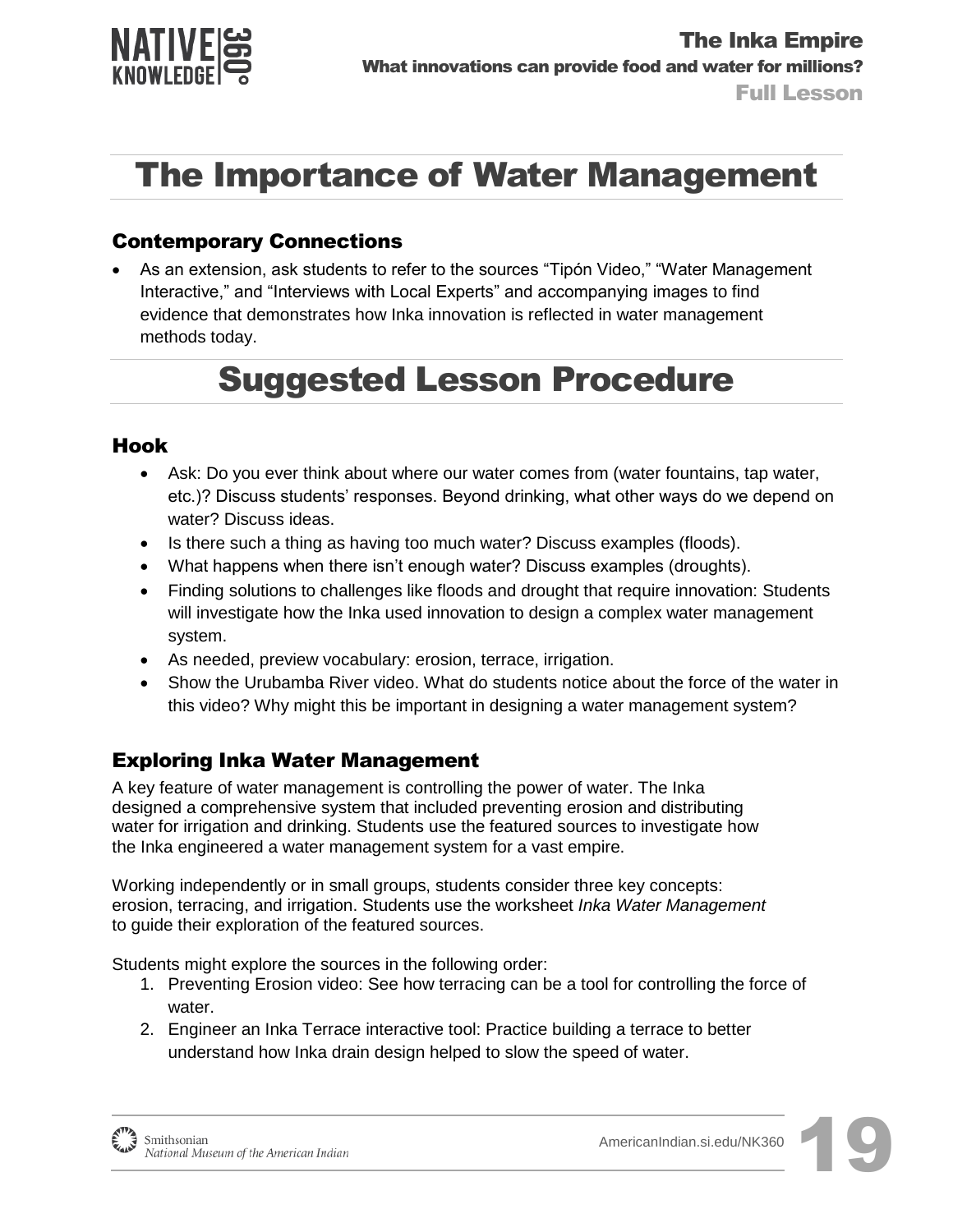

3. Tipón Video and Water Management Interactive: Explore how water is redirected to irrigate agricultural terraces and supply the contemporary town of Tipón with drinking water.

#### Forming Conclusions: Inka Water Management

Students use evidence from the sources they examined and construct a response to the question, "How is water management an example of innovation?"

#### Wrap up

Discuss student responses. Ask them what evidence they found to support their conclusions. Extension: How are ancient water management systems being used today? Students view the Machu Picchu video and read interviews with local experts.

*Next: Students examine Inka innovation through a complex system of agriculture attuned to diverse geographical environments and microclimates.*

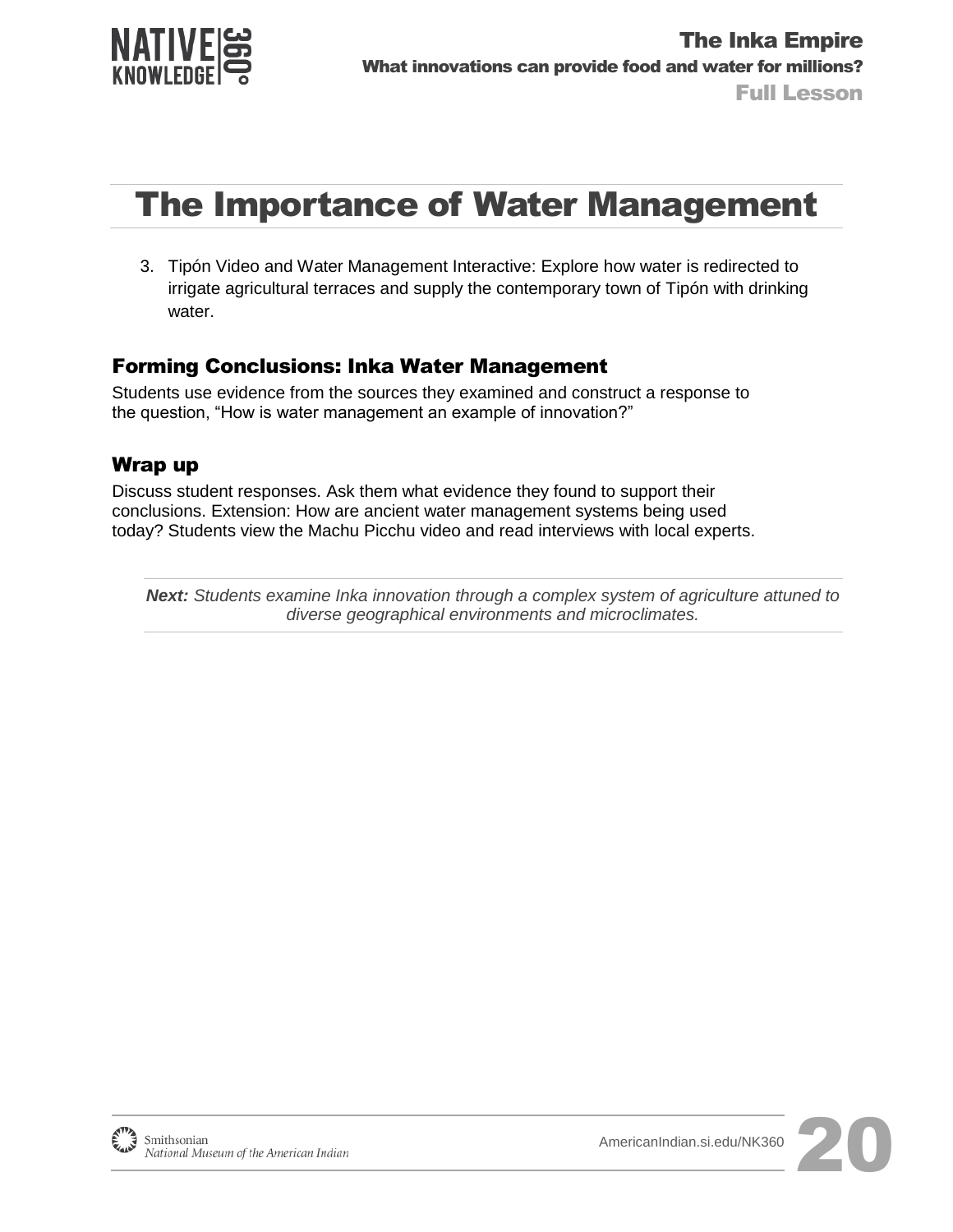

Name

## Inka Water Management

#### Vocabulary: Define each term

| Erosion: | <b>Terracing:</b> | <b>Irrigation:</b> |
|----------|-------------------|--------------------|
|          |                   |                    |
|          |                   |                    |
|          |                   |                    |

#### Erosion and Terracing

#### **Sources: Preventing Erosion Video, Engineer an Inka Terrace Interactive**

- How did the innovative practice of terracing help to prevent erosion? Include evidence from the Preventing Erosion video.
- After investigating the Engineer an Inka Terrace interactive, write in the table below the order (bottom to top) in which the Inka placed the construction materials (sand, small rock, soil, and large rock) to build terraces.

| <b>TOP</b>                             |  |
|----------------------------------------|--|
| <b>Order of Construction Materials</b> |  |
| <b>BOTTOM</b>                          |  |

#### Irrigation

#### **Sources: Tipón Video and Water Management Interactive**

 How was water distributed to irrigate agricultural terraces and supply water to the local population?

#### **Forming Conclusions: Inka Water Management**

 How is water management an example of innovation? Support your conclusion with evidence from the sources you examined.

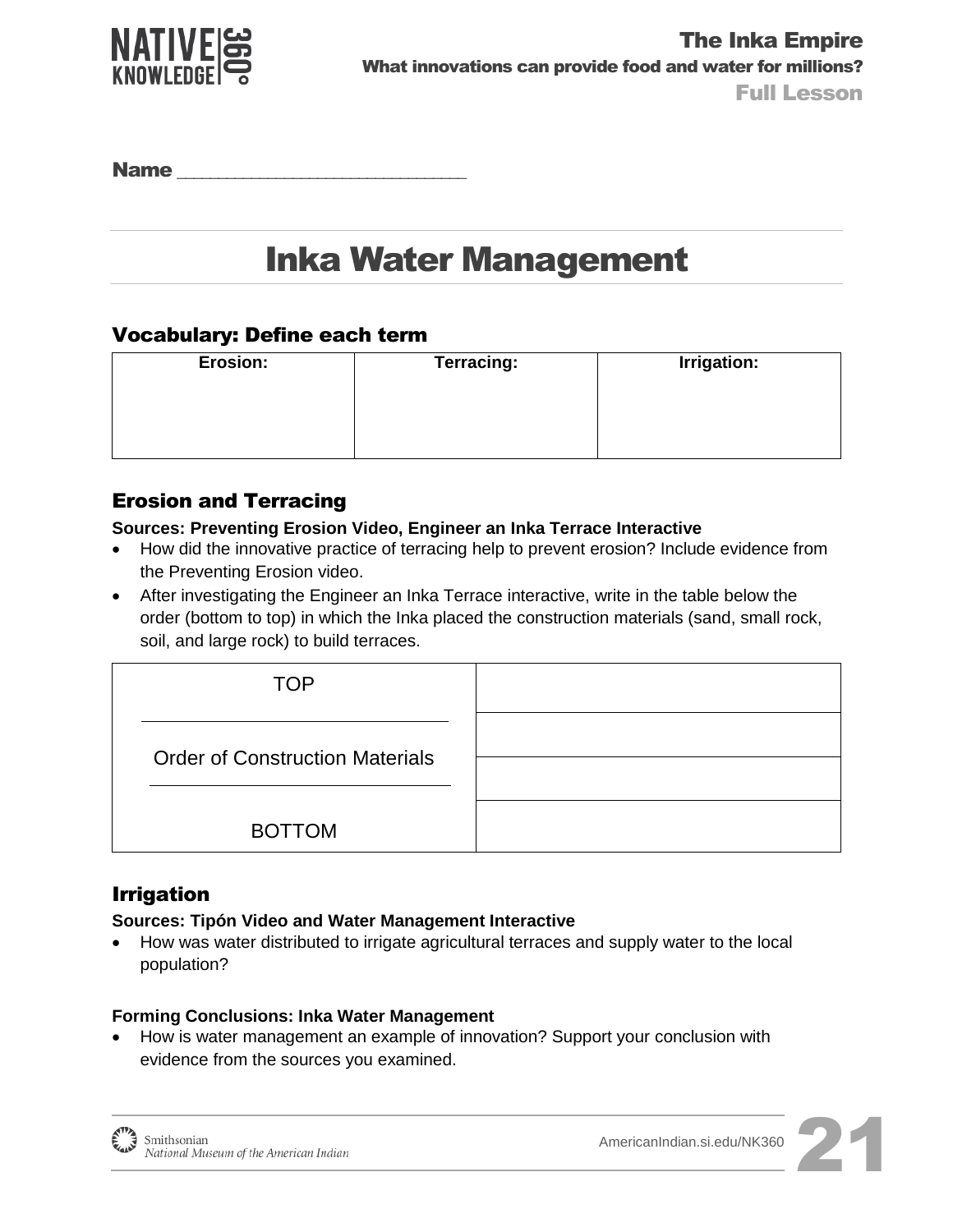

### Feeding an Empire: How did the Inka apply innovation to agriculture?

#### Lesson Components

**Andean Foods** 

| <b>Image</b> | <b>Description</b>                                                                                     |
|--------------|--------------------------------------------------------------------------------------------------------|
|              | Andean Foods Slideshow: View a slideshow that<br>showcases the great variety of foods in the<br>Andes. |

### Challenges and Innovations

**Challenge: Extending the Agricultural Area** 

| <b>Image</b> | <b>Description</b>                                                                                                                                                              |
|--------------|---------------------------------------------------------------------------------------------------------------------------------------------------------------------------------|
|              | Terracing Slideshow: View a slideshow of Inka<br>terracing in various ancestral and contemporary<br>contexts in the Andes.                                                      |
|              | Interview with Local Expert: Read an interview<br>with an agriculture and terracing expert in the<br>Andes who continues to use food growing<br>methods introduced by the Inka. |

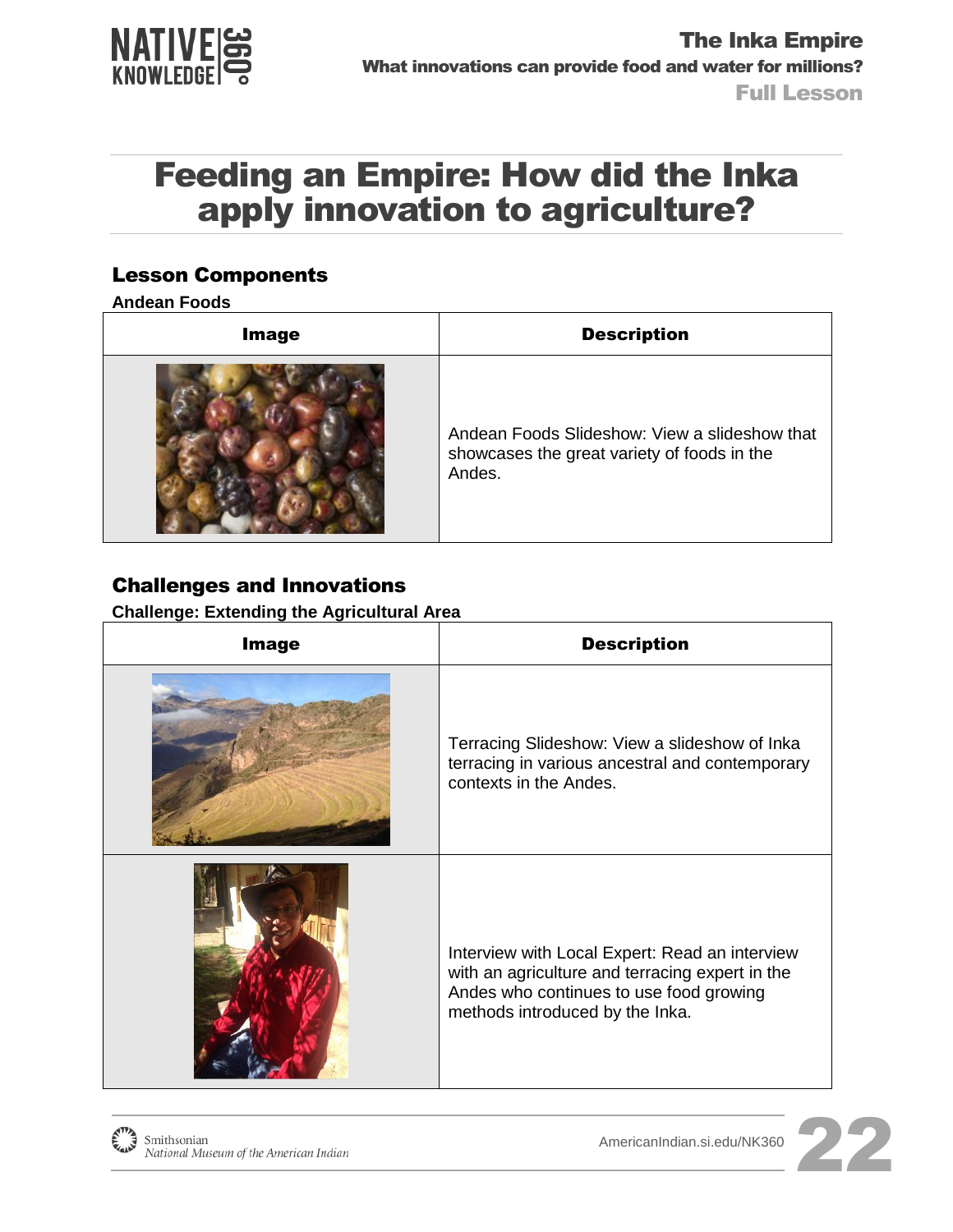

## Feeding an Empire

#### **Challenge: Preservation and Storage**

| <b>Image</b>           | <b>Description</b>                                                                                                                               |
|------------------------|--------------------------------------------------------------------------------------------------------------------------------------------------|
|                        | Colca Video: Learn about the Inka storehouses<br>that fed and supported the Inka Empire.                                                         |
| <b>EXPLORE A COLCA</b> | Explore a Colca Interactive: Use an interactive<br>tool to investigate the features of this unique Inka<br>food preservation and storage system. |

#### **Challenge: Food Diversification**

| <b>Image</b> | <b>Description</b>                                                                                                                                                                                                                                              |
|--------------|-----------------------------------------------------------------------------------------------------------------------------------------------------------------------------------------------------------------------------------------------------------------|
|              | Microclimates Graphic: Examine this graphic to<br>better understand the meaning of "microclimate"<br>environments."                                                                                                                                             |
|              | Potato Planting Video: See a video of father and<br>son in Togra, Cusco Region, Peru, preparing the<br>land to plant potatoes using an Inka plowing tool<br>called <i>chaquitaqlla</i> that has been in continuous<br>use in the Andes for more than 600 years. |



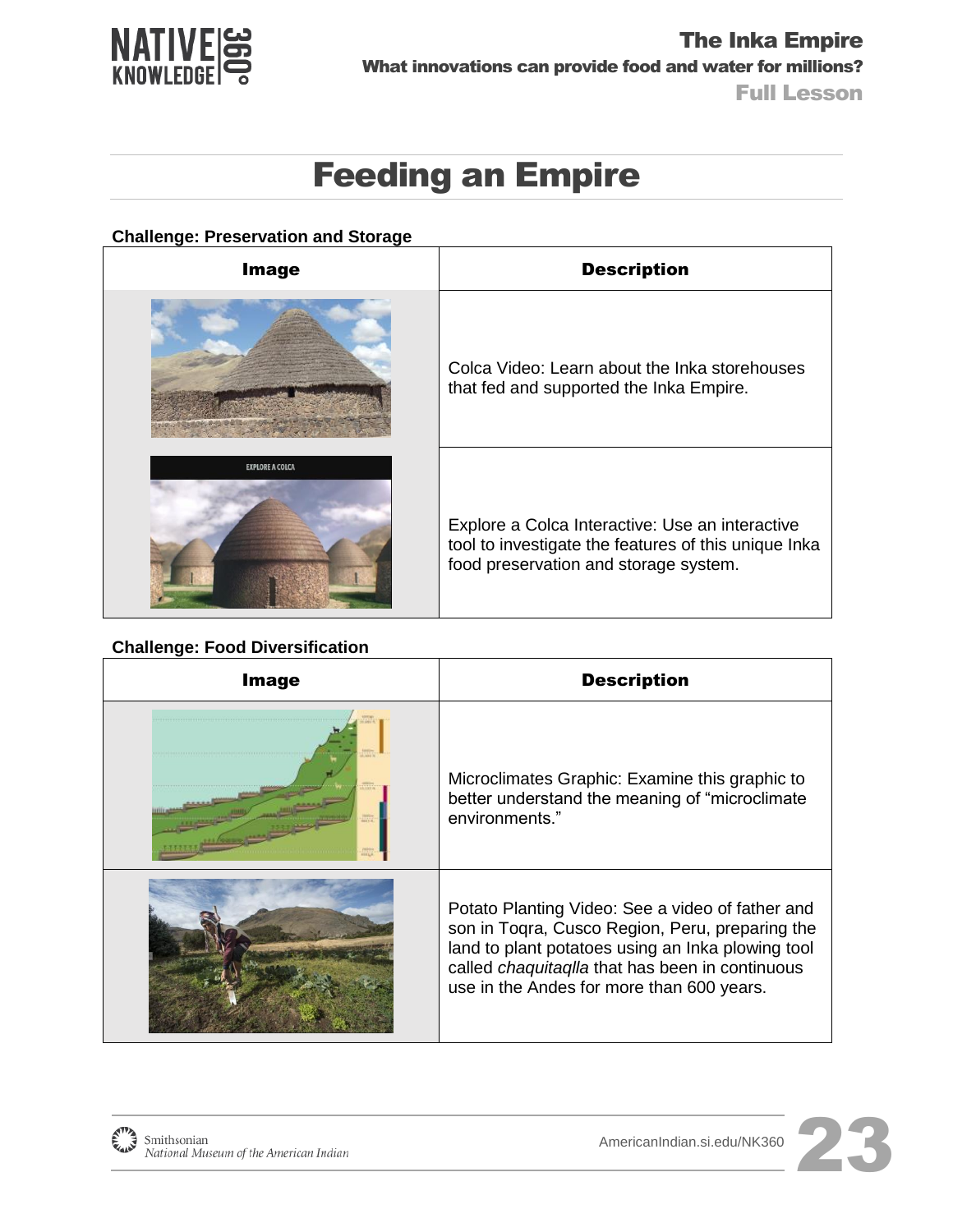

## Feeding an Empire

#### Student Worksheets

*[Agricultural Innovation](http://americanindian.si.edu/nk360/inka-water/pdf/Student-Instructions-SQ3-InkaRoad-WaterManagement-ENGLISH.pdf)*

#### Connection to the Compelling Question

 What challenges might come with providing food for millions? What opportunities for innovation arise in response to such challenges? In this lesson, students discover how the Inka applied principles of sustainability and reciprocity to build innovative agricultural practices.

#### Ideas

- **Challenges and Innovation:** Extending the Agricultural Area, Preservation and Storage, Food Diversification
- Students can investigate the videos, interactives, images, and an interview independently or in small groups.

## Suggested Lesson Procedure

#### Hook

- Show the Andean Foods Slideshow.
- Ask: What Inka foods do you and your family eat?
- Foods domesticated thousands of years ago are still staples for more than seven million Quechua and Aymara indigenous people living in the Andes today, as well as for millions around the world. What does this say about Inka innovation?
- Preview vocabulary as needed: colca, terracing, microclimate.

#### Challenges and Innovations

Students explore three categories of agricultural challenges and innovations: Extending the Agricultural Area, Preservation and Storage, and Food Diversification. For each challenge, students will see how the Inka applied innovation to engineer a solution.

The worksheet *Agricultural Innovation* is a tool for helping students synthesize the big ideas of Inka agricultural innovation. As students explore each featured source, take time to check for understanding of key content and concepts:

 Extending the Agricultural Area: Terracing allowed the Inka Empire to grow crops in areas that might otherwise be compromised by immense rainfall and subsequent erosion.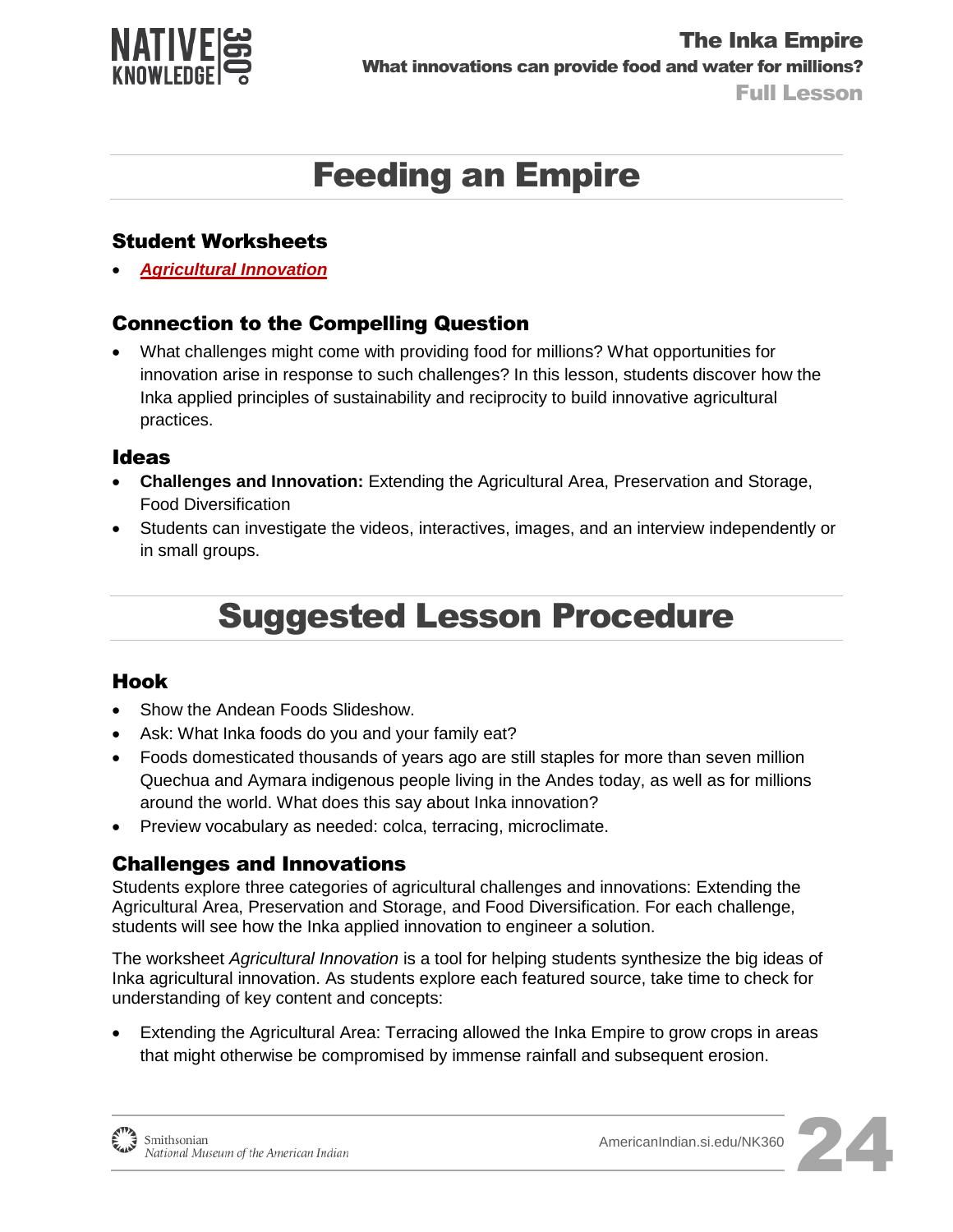

## Feeding an Empire

- Preservation and Storage: Colca, an Inka system of food storage and preservation, sustained the empire. The engineering and location of the colcas help keep the contents dry and cool. The colca system helped to guarantee the survival of the empire and its people in years when harvests were poor.
- Food Diversification: The Inka practiced food diversification in response to challenges posed by microclimate environments. In turn, the variety of foods nourished communities and colcas allowed for surplus food to feed those communities whose crops had produced poorly.

### Current-Day Applications

Consider a contemporary environmental challenge. What lessons about innovation could we learn from the Inka to help us engineer a solution to the problem? Students can record their ideas on page two of the worksheet, *Agricultural Innovation*.

### Wrap Up

Share ideas. What Inka innovations did students think could be applied to modern-day challenges?

> *Next: Students apply what they learned about water management and agricultural innovations in the Inka Empire to answer the compelling question, "What innovations can provide food and water for millions?"*

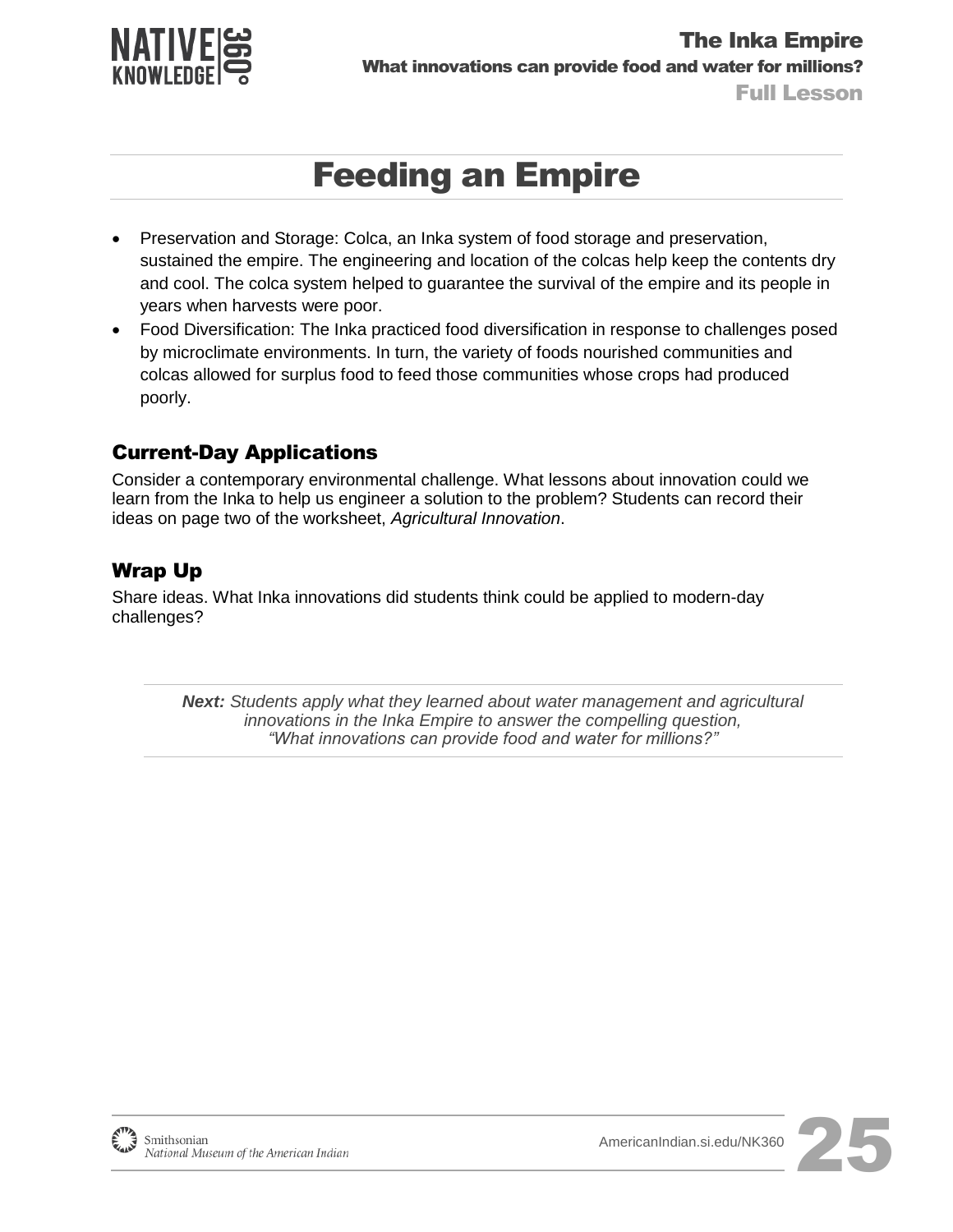

Name

# Agricultural Innovation

#### Vocabulary: Define each term

| Colca: | <b>Terracing:</b> | Microclimate: |
|--------|-------------------|---------------|
|        |                   |               |
|        |                   |               |
|        |                   |               |
|        |                   |               |
|        |                   |               |

#### Challenges and Innovations

Provide an example of how Inka innovation addresses each challenge. Support your answer with evidence from the sources you examined.

- **Challenge:** How can we grow crops and control the speed of water on steep hillsides?
- **Challenge:** How can we preserve and store food so that millions of people have enough to eat?
- **Challenge:** How can we manage microclimates in order to grow a variety of foods?

#### Inka Innovation and Contemporary Challenges

Think of an environmental challenge that we face today. What lessons about innovation could we learn from the Inka to help us engineer a solution to the problem? Support your ideas with evidence from the sources you examined.

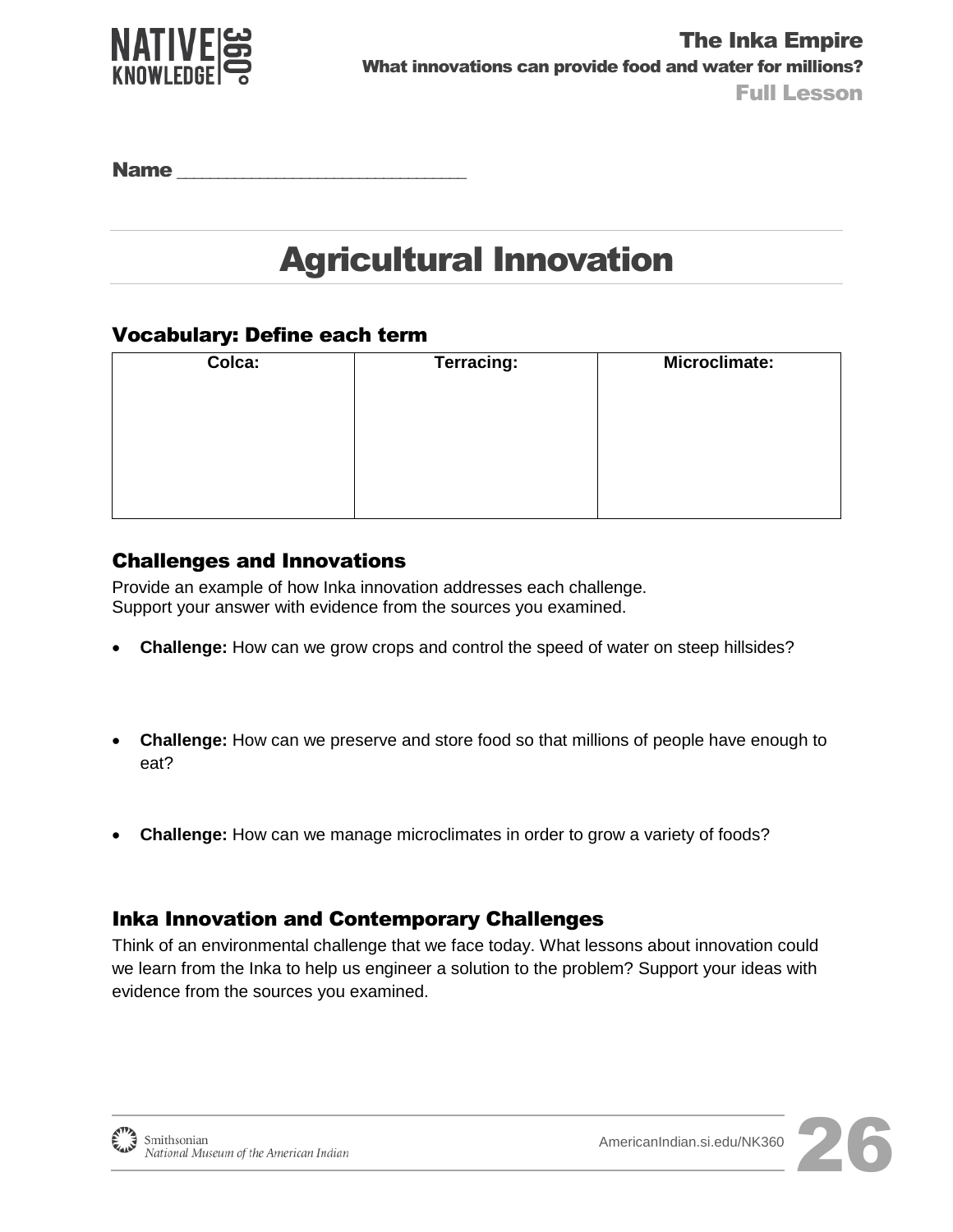

# Making the Case for Innovation

#### Lesson Components

#### **Interactive Digital News-Article Generator**

 After selecting a predesigned template in the interactive digital tool, students determine what featured sources from the inquiry best support their argument. Students will be able to write captions, quotations, headlines, body text, and bylines to support their argument.

### Connection to the Compelling Question

 How do sources help us form an argument? What sources helped you learn about Inka innovation?

### Summative Task

 Drawing on evidence from their exploration of the featured sources, students apply what they have learned about water management and agricultural innovations in the Inka Empire.

## Suggested Lesson Procedure

#### Hook

 **Ask:** How can people use innovation to tackle difficult problems and find solutions to challenging situations? Discuss examples.

#### Constructing a Summative Argument

 To support students' application of evidence in building an argument, this culminating activity features an interactive digital news-article generator, *The Andean Messenger: Making the Case for Innovation*. Students can build a news article by constructing a written argument to answer the compelling question: What Innovations Can Provide Food and Water for Millions?